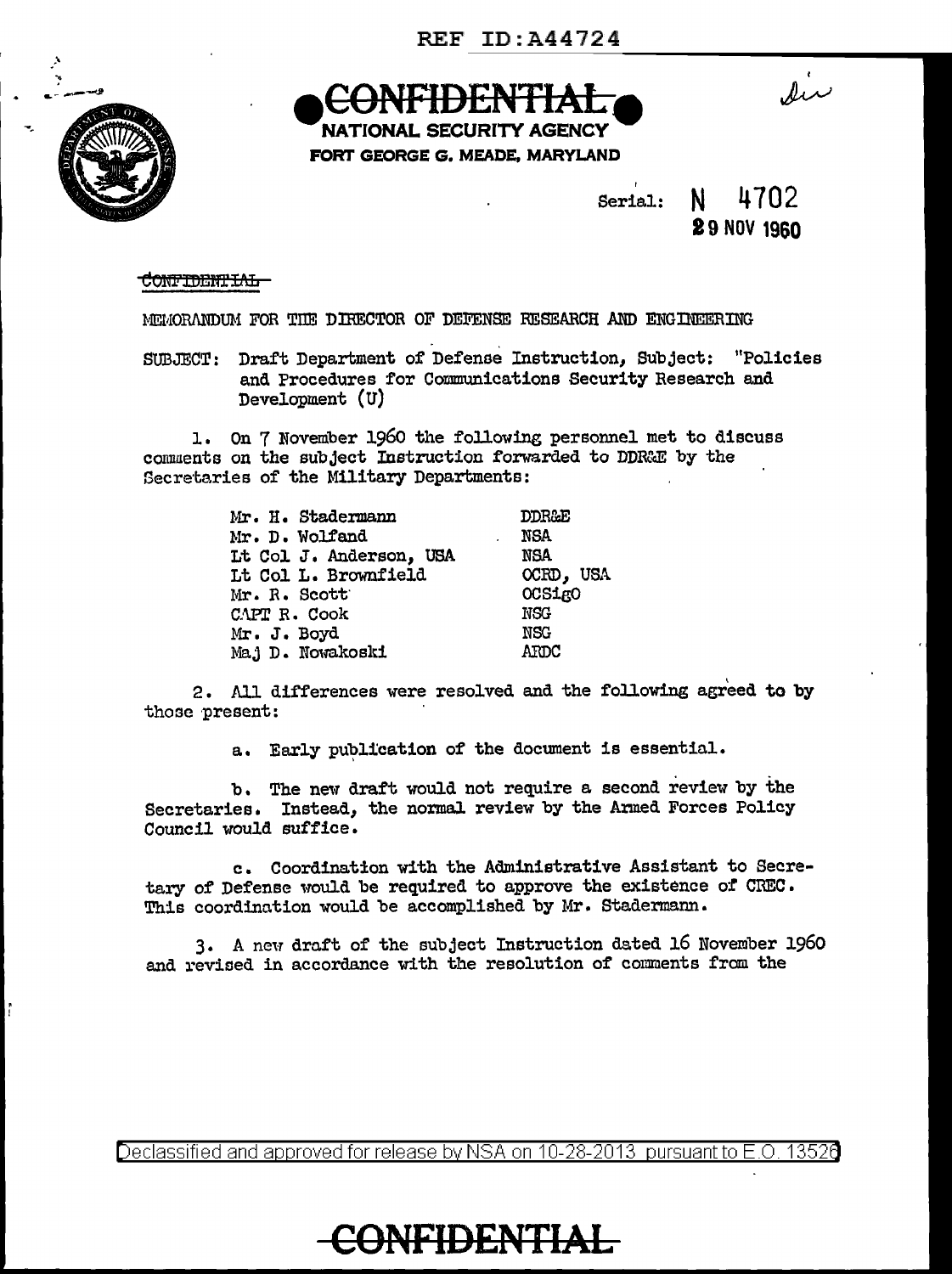Serial: N 4102

CONFIDENTIAL

Secretaries of the Military Departments, is forwarded for appropriate action in accordance with agreements outlined in Paragraph 2.

4. This correspondence may be declassifyed upon removal of the Inclosure.

L. H. FROST Vice Admiral, USN

Director

Incl: a/s (6 cys)

Copy Furnished: General G. B. Erskine, USMC-Ret, Asst to SecDef, Sp Opns (2 cys of Incl)

JCS (J-6) Read, NSG (2 cys of Incl)  $OCSi$  $O$  (3 cys of Incl) Hq, USAF, DCS/Development {2 eye of Incl)

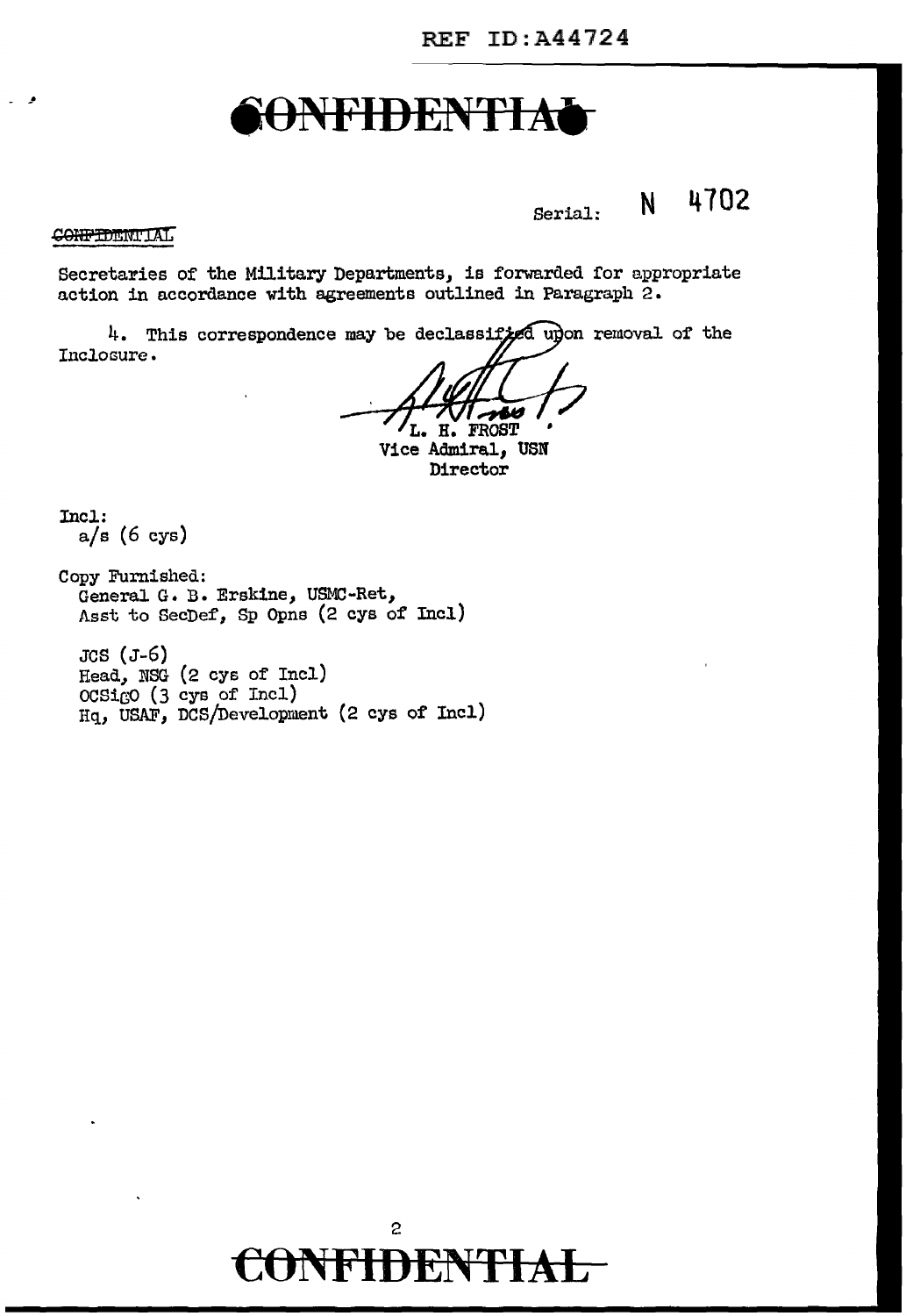REF ID:A44724

Serial: N 4702

 $cc:$  D $R_{\text{even}}$ .AG Reading File<br>R/D Reading File CSEC-04 (2 cys of Incle)  $R/D-02$  $SIED-02$   $(2)$ 

 $\bullet$   $\bullet$   $\bullet$   $\bullet$ 

M/R: Draft Department of Defense Instruction, Subject: "Policies and Procedures for Communications Security Research and Development" has been revised in accordance with resolution of comments obtained from Secretaries of the Military Departments by DDR&E. Attached correspondence forwards revised draft to DDR&E for further coordination in DOD and with Armed Forces Policy Council. Coordinated with CSEC-04 (LtCol J. Anderson).<br> $\int_{\mathcal{A}} \mathcal{A} \mathcal{A} \mathcal{A}$ 

 $\frac{\sqrt{a}}{\sqrt{a}}$  Melfa  $\frac{d}{\sqrt{p}}$  David Wolfand (spen-02/5114/pml/16 Nov 60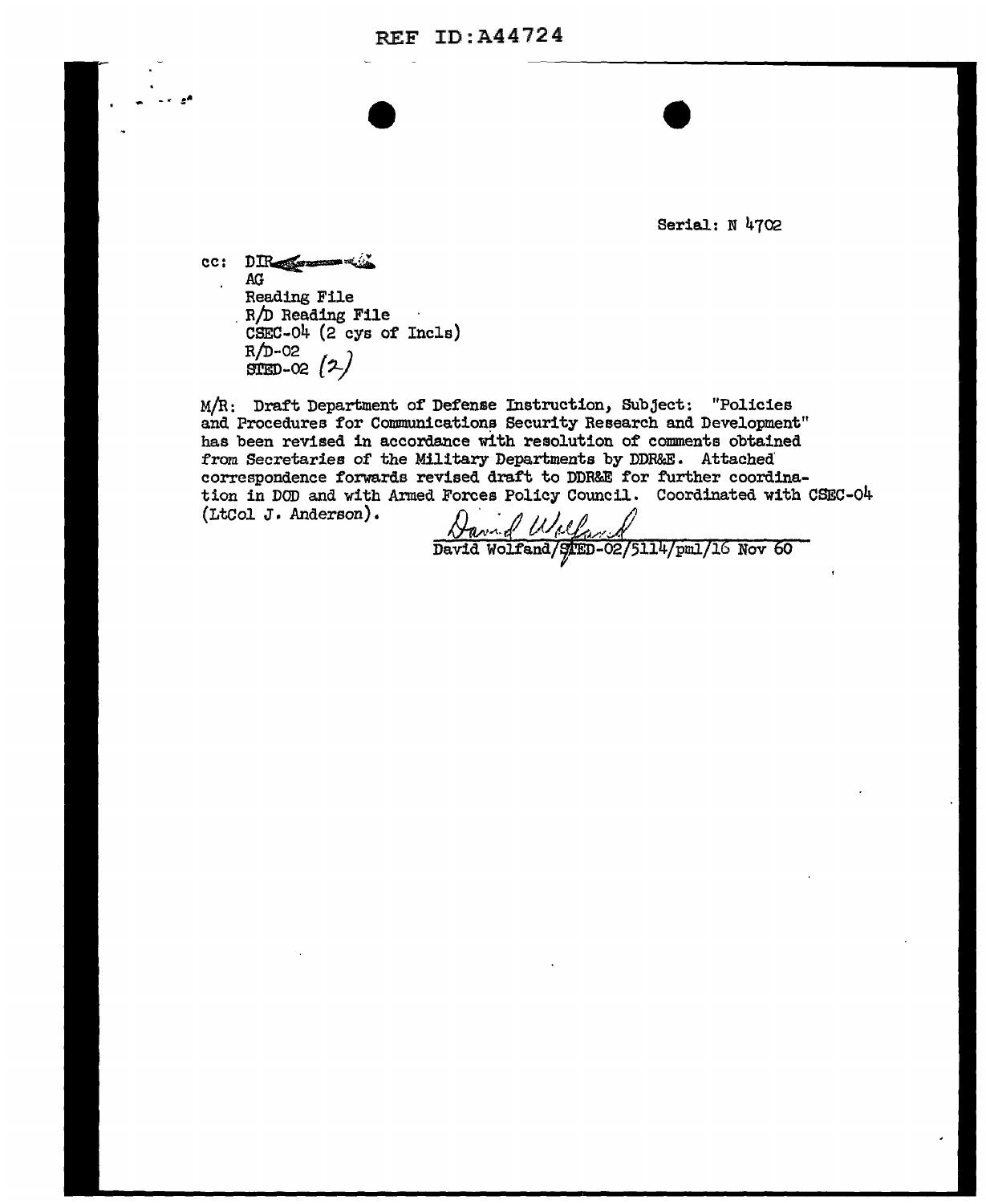#### CONFIDENTIAL

DRAFT 16 November 1960

### DEPARTMENT OF DEFENSE INSTRUCTION

#### SUBJECT: POLICIES AND PROCEDURES FOR COMMUNICATIONS SECURITY RESEARCH AND DEVELOPMENT (U)

- I References: (a) Department of Defense Directive C-520o.5, Subject: "Communications Security (COMSEC)", dated 27 Oct 1958
	- (b) Department of Defense Directive S-5100.20, Subject: The National Security Agency, dated 19 March 1959

#### I. PURPOSE AND SCOPE

- 1. This Instruction establishes policies and procedures concerning Communications Security (COMSEC) research and development within the Department of' Defense. These procedures encompass the aspects of (l) generalized and detailed requirements and determination of Joint interest, (2) program development-budget presentation and (3) program implementation, review and control. In establishing such policies and procedures it is the intent that they be of benefit to the Military Departments and the Director, NSA in their mutual endeavor to attain the objectives of the Secretary of Defense as outlined in Section III of reference (a) as these concern cryptosecurity research and development. These procedures are further intended to enable the Director, NSA to discharge his responsibilities (reference  $(b)$ ) in connection with the dOMSEC research and development portion of the Department of Defense crypto1ogic program.
- 2. Maximum mutual benefit cannot be derived by adherence only to set procedures. It is considered highly desirable for Senior COMSEC personnel of *NBA* and the Services to convene as required for formal discussion of'

Incl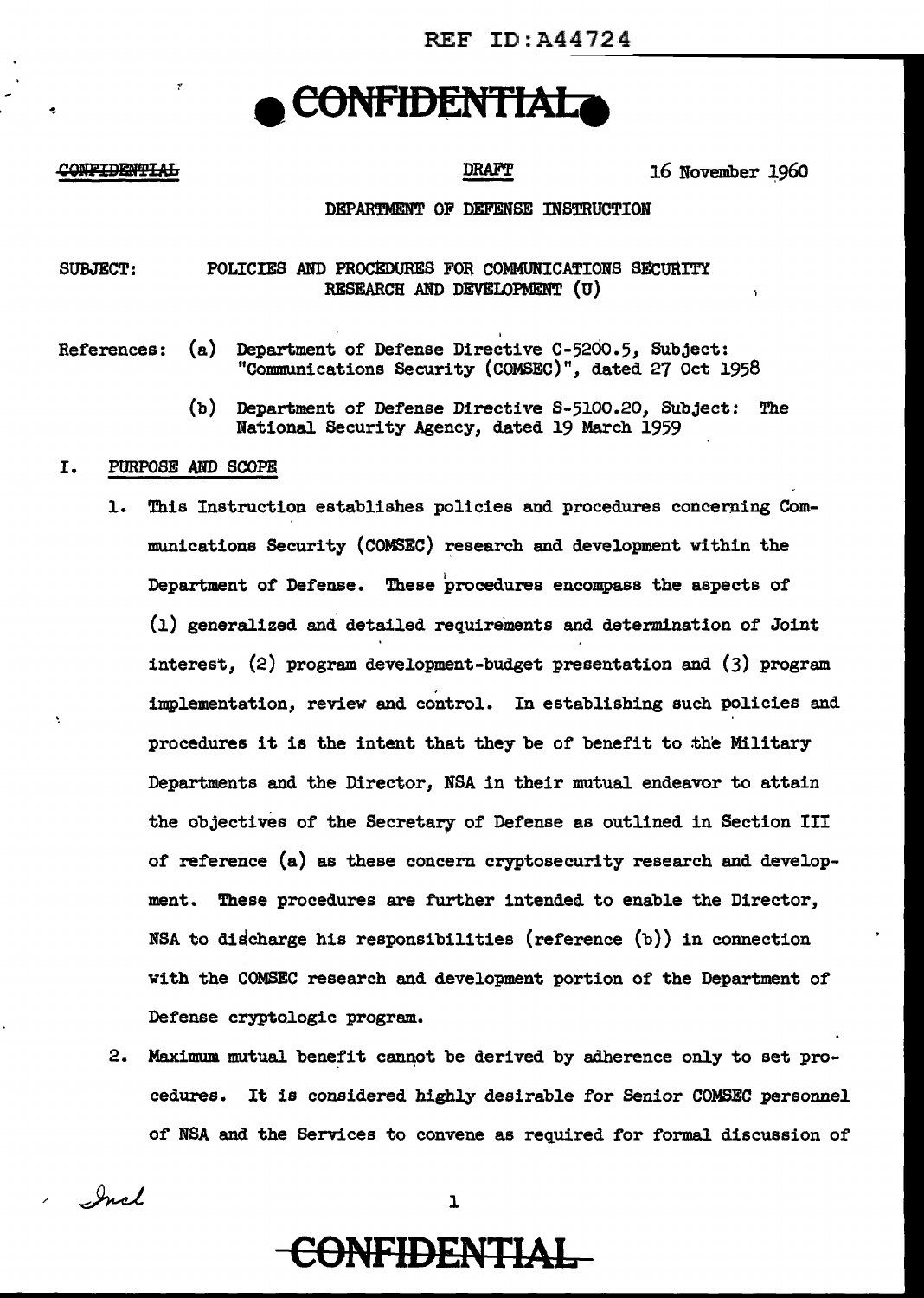## e6NFIDENTIAL

#### <del>CONFIDENTIAL</del>

#### **DRAFT**

NSA-Service COMSEC R&D problems. Furthermore, it is considered essential that a continual exchange of COMSEC R&D information be effected primarily, but not excusively, via an NSA-Services COMSEC Research and Engineering Committee (CREC).

#### II. DEFINITIONS

The following definitions apply herein:

- l. Research and Development (R&D) Includes research, development, testing, evaluation and engineering occurring in a period which· begins with the initiation of a project, and which ends with the project termination or completion of user tests, whichever is earlier.
- 2. COMSEC The protection resulting from all measures designed to deny to unauthorized persons information of value which might be derived from the possession and study of telecommunications, or to mislead unauthorized persons in their interpretation of the results of such a study. Communications security includes: (l) transmission security, (2) cryptosecurity, and (3) physical security of communications security materials and information.
	- a. Transmission Security Transmission security is that component of communications security which results from all measures designed to protect transmission from unauthorized interceptions, traffic analysis, and imitative deception.
	- b. Cryptosecurity That component of communications security which results from the provision of technically sound cryptosystems and their proper use.
	- c. Physical Security That component of security which results from

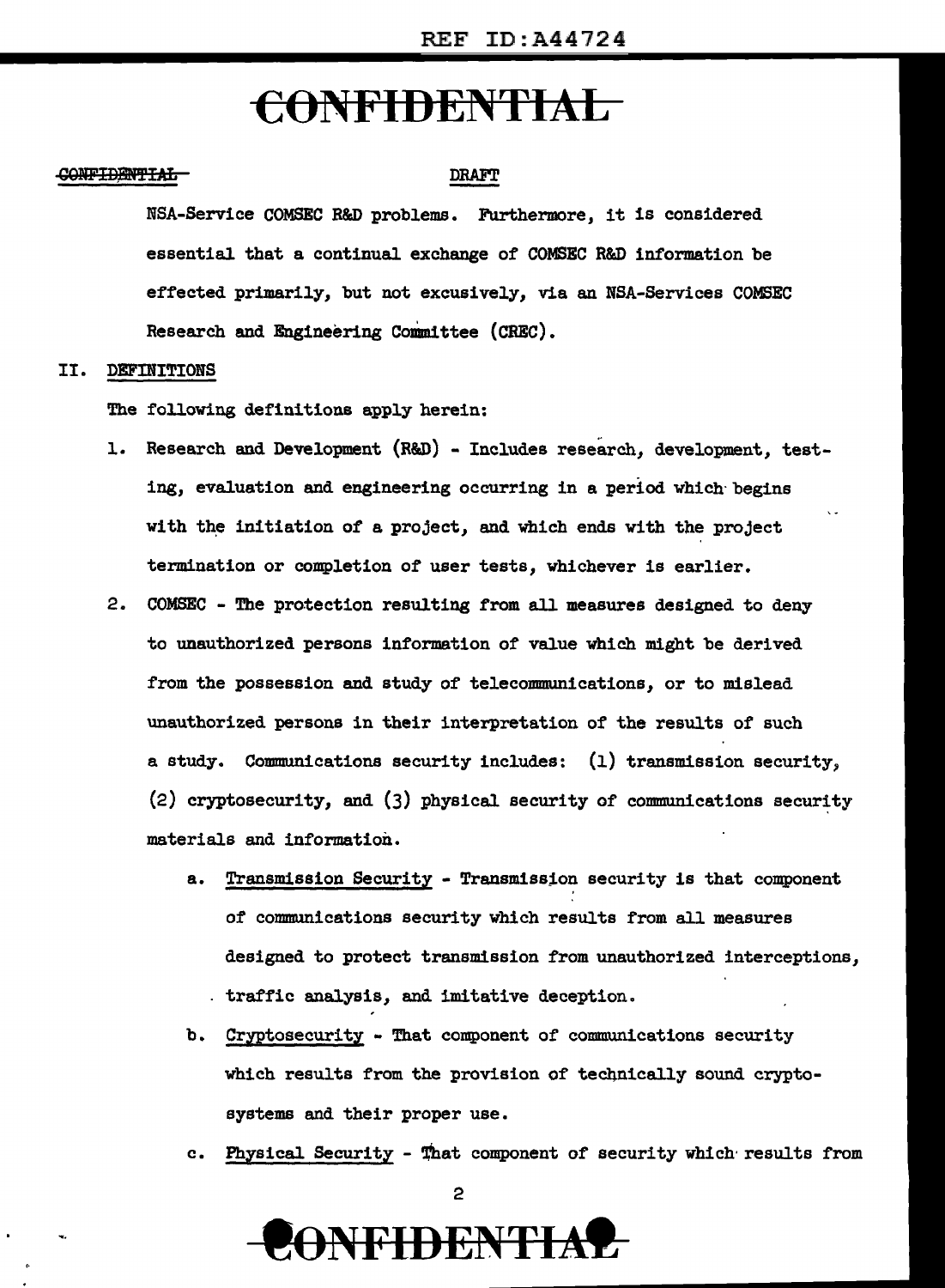## **e CONFID£NTIALe**

#### 60NFIDBNTTAL

#### DRAFT

all physical measures necessary to safeguard classified equipment, material and documents from access thereto or observation thereof by unauthorized persons.

- 3. COMSEC Equipment Equipment designed to provide security to telecommunications during transmission by converting information to a form which is unintelligible to an unauthorized interceptor and by reconverting to its original form for authorized recipients, as well as equipment designed specifically to aid in, or as an essential element of, the conversion process. COMSEC equipment is crypto-equipment, crypto-ancillary equipment, cryptoproduction equipments and authentication equipment.
	- a.. Crypto-equipment Any COMSEC equipment which converts information for transmission to a form which is unintelligible to an unauthorized interceptor, or which reconverts such information to its original form for authorized recipients.
	- b. Crypto-ancillary equipment Equipment designed specifically to facilitate efficient or reliable operation of crypto-equipment but which does not perform any of the functions of cryptoequipment, and equipment designed specifically to convert information to a form suitable for processing by crypto-equipment.
	- c. Cryptoproduction equipments Equipments, and components thereof, that are specifically designed for, and used in the manufacture and associated testing of COMSEC materials.
	- d. Authentication equipment Equipment designed to provide protection against fraudulent transmissions or to establish the authenticity of a message or communication system.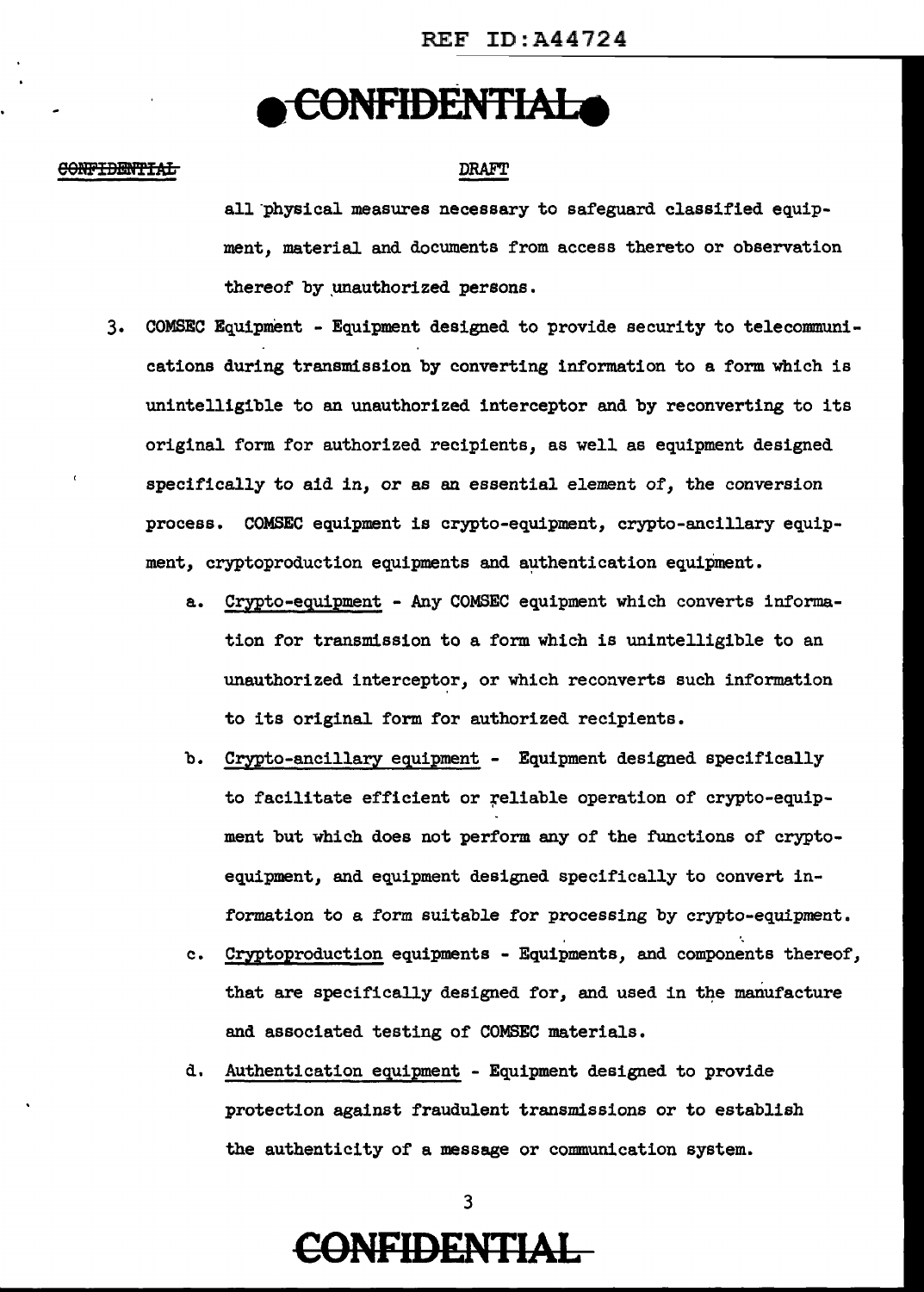#### <del>ONFIDENTIAL</del>

### DRAFT

- 4. Cryptomaterial All material, including documents, devices and/or equipment or apparatus essential to the encryption, decryption or authentication of telecommunications.
- 5. Cryptoprinciple The characteristics of the elements involved in, and the fundamental rule of operation, motion or activity inherent in a cryptosystem.
- 6. Cryptosystem The associated items of cryptomaterial which are used as a unit and which provide a single means of encryption and decryption.
- III. CRYPTOMATERIAL R&D REQUIREMENTS AND DETERMINATION OF JOINT INTEREST See

Appendix I.

- IV. PROGRAM FORMULATION -- BUDGET PRESENTATION See Appendix II.
- V. PROGRAM IMPLEMENTATION, REVIEW AND CONTROL See Appendix III.
- VI. CLASSIFICATION

This document may be reproduced in whole or in part for convenience in implementation. For appropriate protection, the paragraphs of the document which are classified are so identified. The classification of the various portions of the Instruction is as follows:

- 1. Cover document Unclassified, FOR OFFICIAL USE ONLY.
- 2. Appendix I Unclassified, FOR OFFICIAL USE ONLY.
- 3. Appendix II Unclassified, FOR OFFICIAL USE ONLY.
- 4, Appendix III CONFIDENTIAL

VII. EFFECTIVE DATE - The effective date of this Instruction is 1960.

4

# NFIDENTI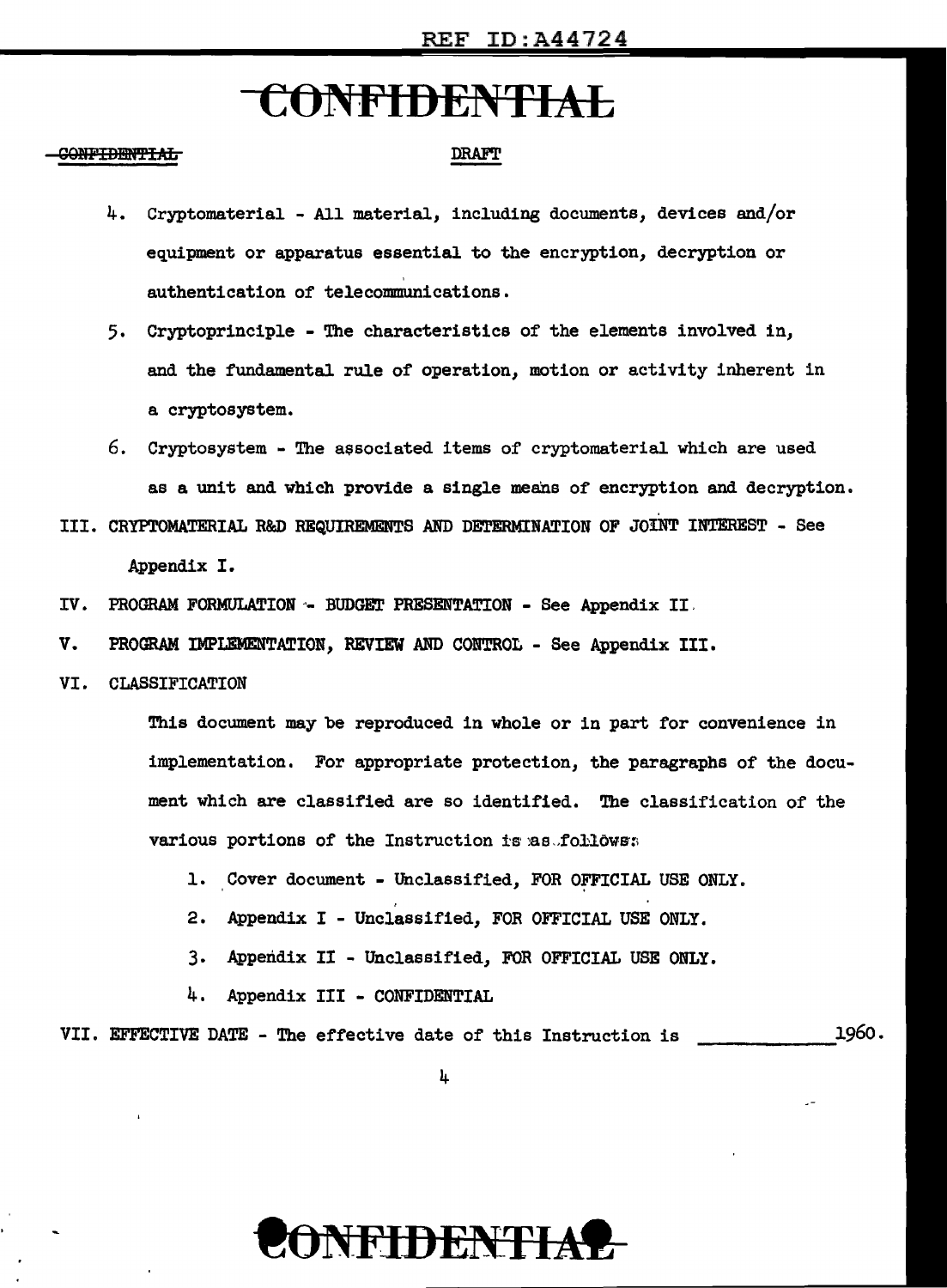•

#### DRAFT

#### APPENDIX I

#### CRYPTOMATERIAL R&D REQUIREMENTS AND DETERMINATION OF JOINT INTEREST

#### I. RESPONSIBILITIES

It is the responsibility of each Service to determine its own needs for the application of COMSEC in connection with (its own) separate communications means---communications systems, terminal equipments and trans-  $\ddot{\ddot{\cdot}}$ mission means---and in connection with communications means which are a part of a "weapons" system or other electronic system. It is also the responsibility of the Military Departments to formulate and submit to the Director, NSA long-range generalized and more detailed current cryptomaterial R&D requirements. Responsibilities for determination of need for application of COMSEC to a Joint or common DOD communications system will be assigned when directives for such a system are published. The Director, NSA is charged with the responsibility for formulating long-range R&D plans and integrated R&D programs to ensure (the existence of a capability for) the security of military telecommunications. The requirements submitted to the Director, NSA thus form the basis for the above-mentioned plans and programs.

#### II.' OBJECTIVES

l. Long-range generalized cryptomaterial R&D requirements are those in which the Services describe a need, in the form of objectives, for various cryptosecurity means to be associated with planned means of communications. The more detailed cryptomaterial R&D requirements are formulated as the communications art matures and funds become available to implement the I development of planned communications means. These detailed cryptomaterial

#### FOR OFFICIAL USE ONLY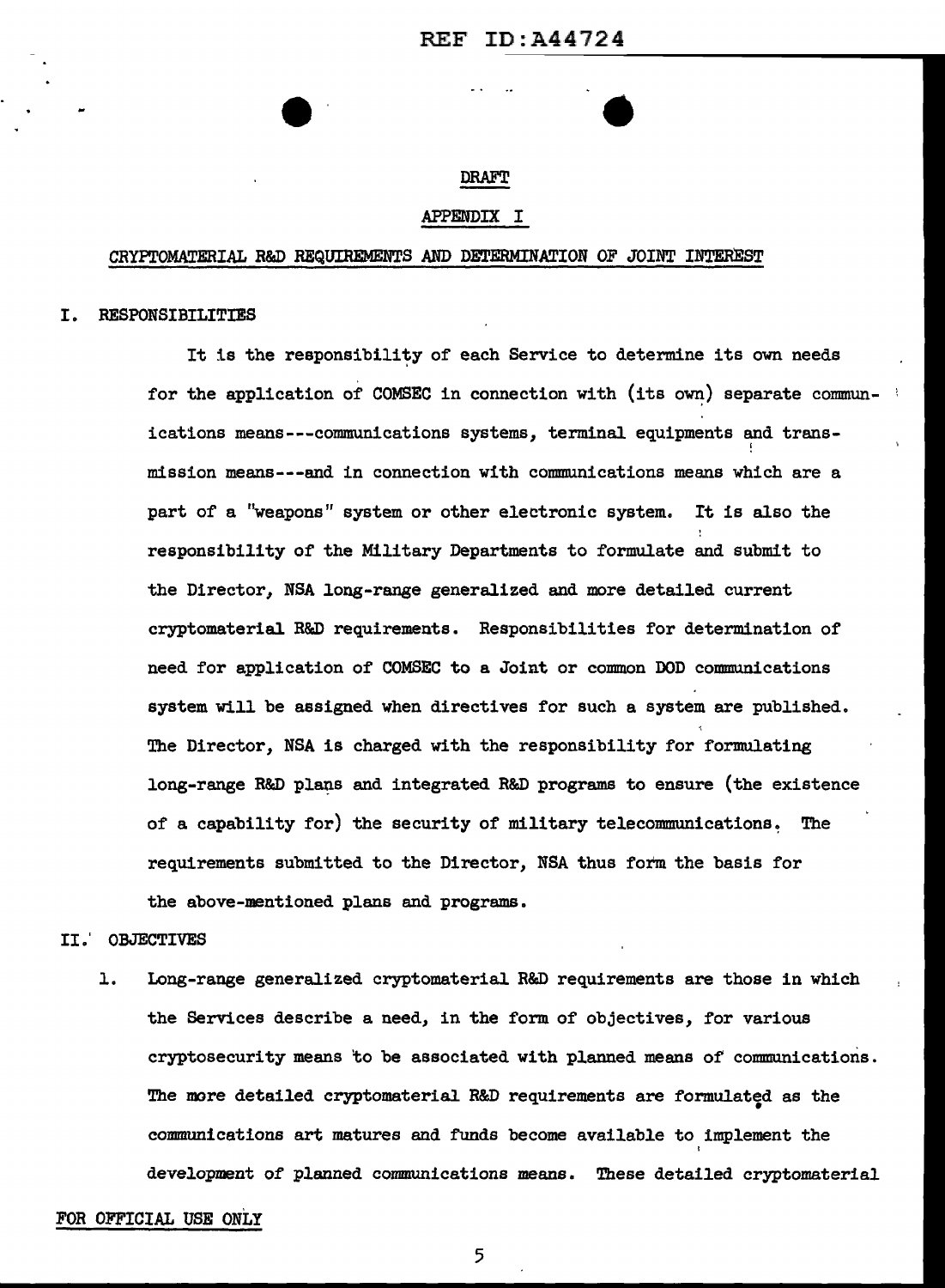J

| 老远 ESTSINGDADYS S | <b>DRAFT</b>                                                      | APPENDIX I |
|-------------------|-------------------------------------------------------------------|------------|
|                   |                                                                   |            |
|                   | R&D requirements may be described, for example, in the form of an |            |

operational requirement (OR), Operational Support Requirement (OSR), General Operational Requirements (GOR), Qualitative Material Requirement ( $QMR$ ) and military (MC) or development characteristics (DC).

- 2. The availability of consolidated, up-to-date long-range cryptomaterial R&D requirements to the Director, NSA enables him to plan the effective use *of* his resources to conduct research with the objective of having available new cryptoprinciples and techniques to meet future specific military requirements. Similarly it is essential that detailed cryptomaterial R&D requirements be presented to the Director, NBA at an early stage in the development of new communications means. The objectives to be met in this case are:
	- a. Attainment of a capability for early NSA-Military Department ' agreement on how best to use the combined R&D resources of NSA and the Military Departments to meet the requirements.
	- b. Increased assurance of timely availability to the Services of cryptosecurity means which are compatible with their communications means.

#### III. SUBMISSION OF REQUIREMENTS

1. Long-range Military COMSEC objectives and cryptomaterial R&D requirements (National Crypto-Equipment Requirements, NCER) have been formulated in the U. S. COMSEC Plan as a coordinated effort among NSA and the Military Departments. These have been reviewed by the Office of the Secretary of Defense and forwarded to USCSB to form the basis for

#### F0R OFFICIAL USE ONLY

 $\begin{array}{c|c} \hline \end{array}$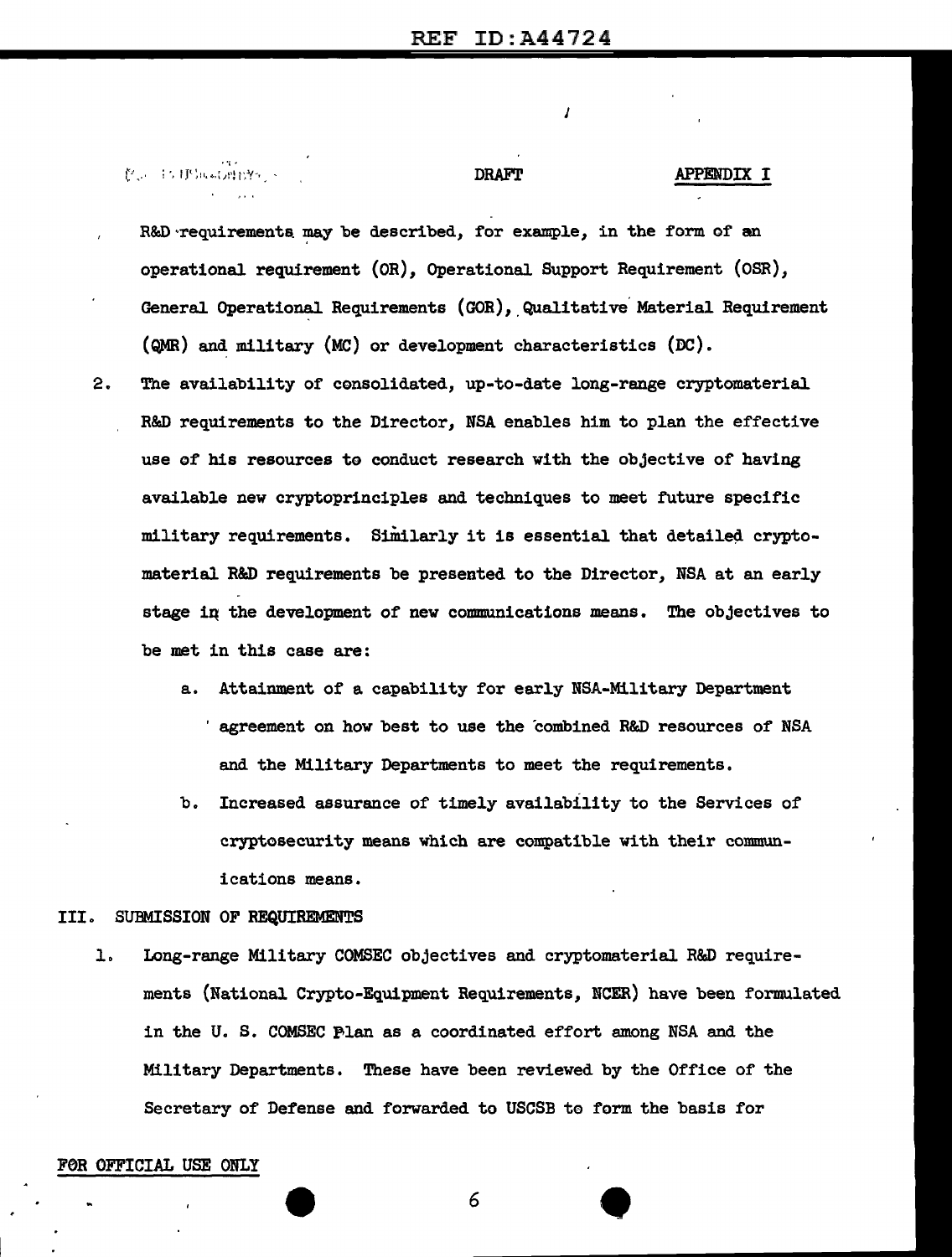•

#### DRAFT APPENDIX I

national COMSEC objectives. To provide the necessary background and understanding of military communications and weapons systems. objectives as they relate to COMSEC requirements, documentation including this information will be forwarded by the Military Departments to the Director, NSA. Examples of the types of documents considered pertinent are the Army Combat Development Objectives Guide (COOG), Navy Master Program Objective Plan (MPOP) and Air Force Applied Research Planning Documents (ARPD's). Provision of three copies of these and other pertinent documents, on an "as-revised" basis, will be considered satisfactory.

- 2. To insure consideration of COMSEC in the inception stages of communications developments, no requirement for separate communications means, or for communications means which are part of a ''weapons" system or other electronic system, will be approved by a Military Department or the JCS (J-6) without a statement that COMSEC has been considered, and that it is or is not a requirement during the useful life of the system.
- 3. If consideration of COMSEC, as outlined above, results in a stated need for cryptosecurity, then the requirement will be forwarded for appropriate action, to the Director, NSA in three copies, in its earliest (OR, OSR, GOR, QMR) and subsequent (MC, DC, development plan) stages of approval by the Military Department or the  $J-6$ , as appropriate. This is not intended to preclude any informal discussions between Service and NSA personnel at any stage of requirement generation. In describing a cryptosecurity requirement, the following information will be provided at the earliest practicable time in addition to explanatory information FOR OFFICIAL USE ONLY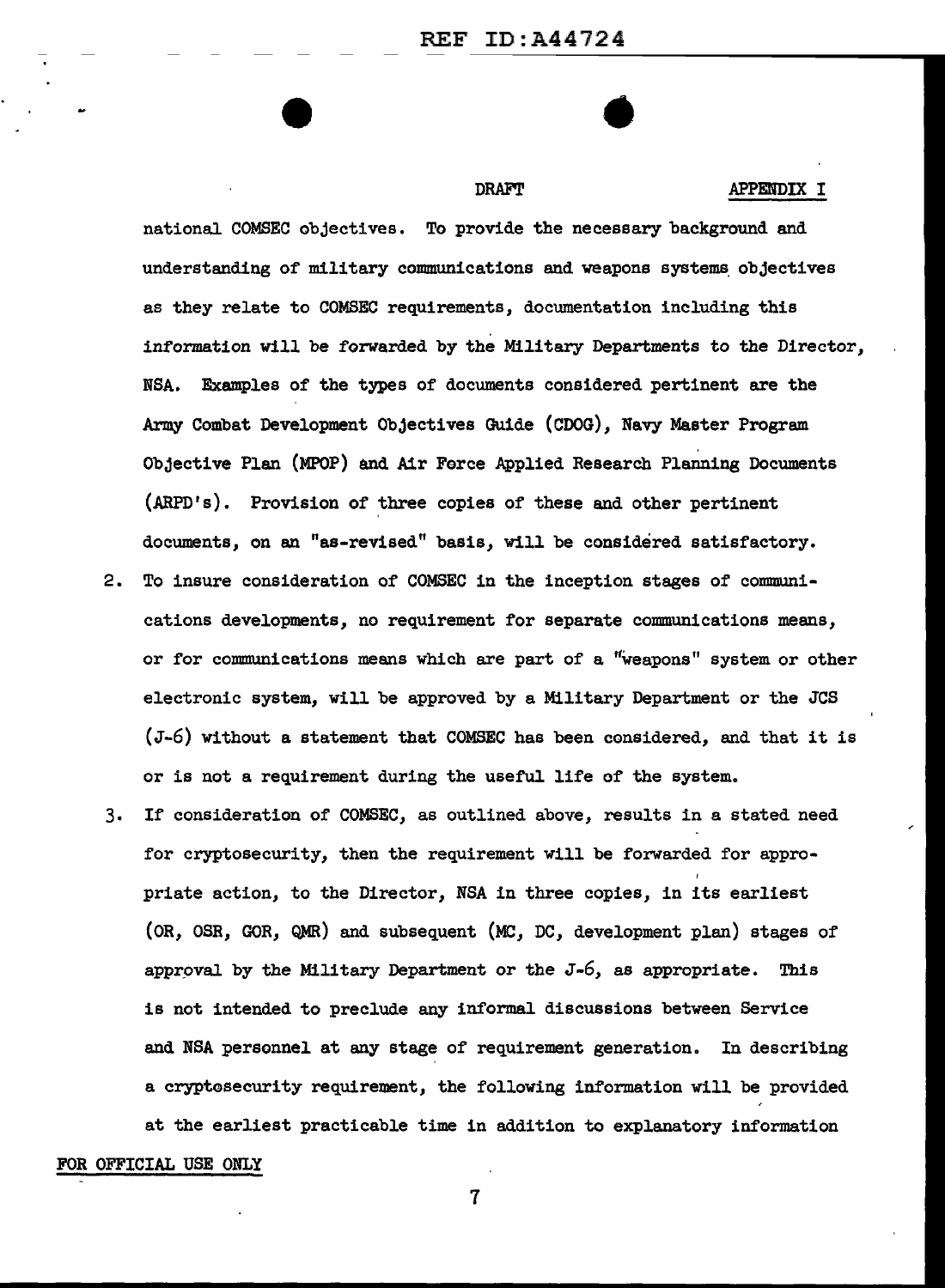### of gine of the one DRAFT APPENDIX I

concerning the requirement for the communications means:

- a. The approximate time period, after transmission, during which inYormation passed 0ver the system will require protection against enemy expleitation.
- b. The nature and type of information to be processed (including any unusual characteristics) and, if known, the expected traffic load per cryptonet per cryptoperiod.
- c. The proposed structure of the communications complex, including signal types, intercommunication capability (netting requirements), switching methods and eperational precedures.
- d. Any limitations ef' size, weight, cost or availability which, if exceeded, would abselutely preclude the use of cryptosecurity with the proposed cemmunicatiens means.
- 4. If consideration of COMSEC, as eutlined above, results in a statement that cryptosecurity is not required, then the operational requirement for the communications means (systems or sub-systems) will be forwarded, for information, to the Director, NSA in its finally approved form.
- IV. REVIEW OF REQUIREMENTS
	- 1. Review of NCER's must be a continuing process in each Service. It is essential that a Joint periodic review of these requirements be assured.
	- 2. Beginning in Fiscal Year 1961 and annually thereafter, the Director, NSA will initiate a review of the NCER's. This will be accomplished via the COMSEC Research and Engineering Committee primarily by means of an Ad Hoc subcommittee, and will include representation by the Joint Staff. Subsequent to agreement by CREC, the amended or revised requirements will

#### FOR OFFICIAL USE ONLY

8 •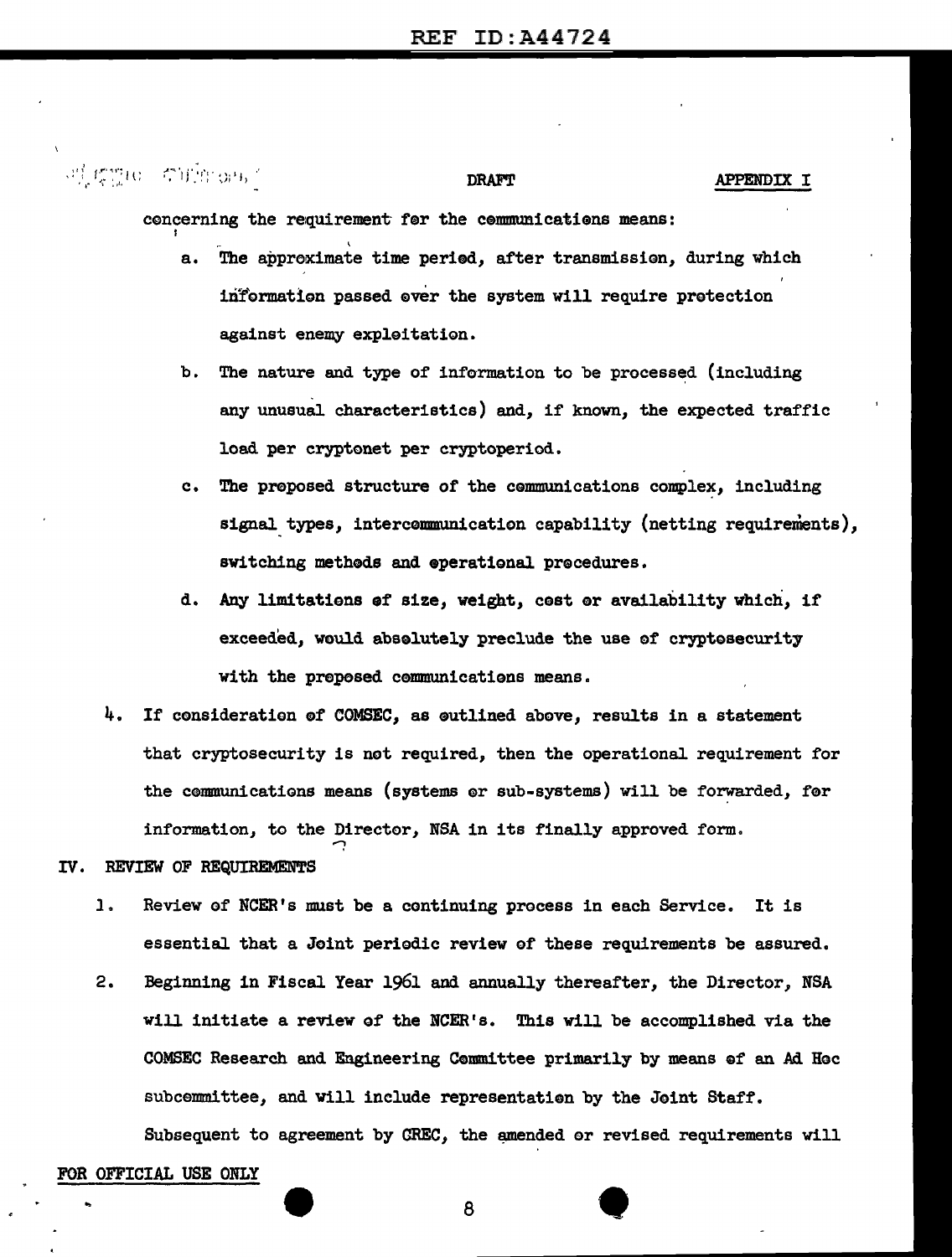•

 $\mathcal{F}=\mathcal{F}^{\mathcal{F}}$  . DRAFT APPENDIX I be forwarded by the Director, NSA to each Military Department and to the Joint Staff for official approval. Upon receipt of the officially approved requirements, the Director, NSA will forward these to OSD and USCSB for information.

3. Detailed military cryptomaterial R&D requirements will be reviewed annually by the COMSEC R&E Committee to detemine if changes have occurred. If it is determined that changes have occurred, the Director, *NBA* will then take the necessary formal action to determine the extent of the change and the subsequent technical action required.

### V. IMPLEMENTATION

Each Service will establish a procedure for inclusion of COMSEC considerations to coincide with the procedure now used for formulating requirements for means of communications. A copy of each document implementing this procedure will be forwarded to the Director, NSA.

#### VI. JOINT INTEREST

- l. Consideration of J0int interest in the long range cryptomaterial R&D requirements is assured in the procedure outlined in par. IV 2. above.
- 2. It is essential that an indication of Joint interest in cryptomaterial R&D requirements be available as soon as practicable. Therefore, after an affirmative requirement of a Military Department is made known per III above, the Director, NSA will use the COMSEC R&E Committee to obtain an unofficial indication of Joint interest. This will be done with the full realization that subsequent official action by JCS could change this initial informal information. When appropriate the Director, NSA will

#### FOR OFFICIAL USE ONLY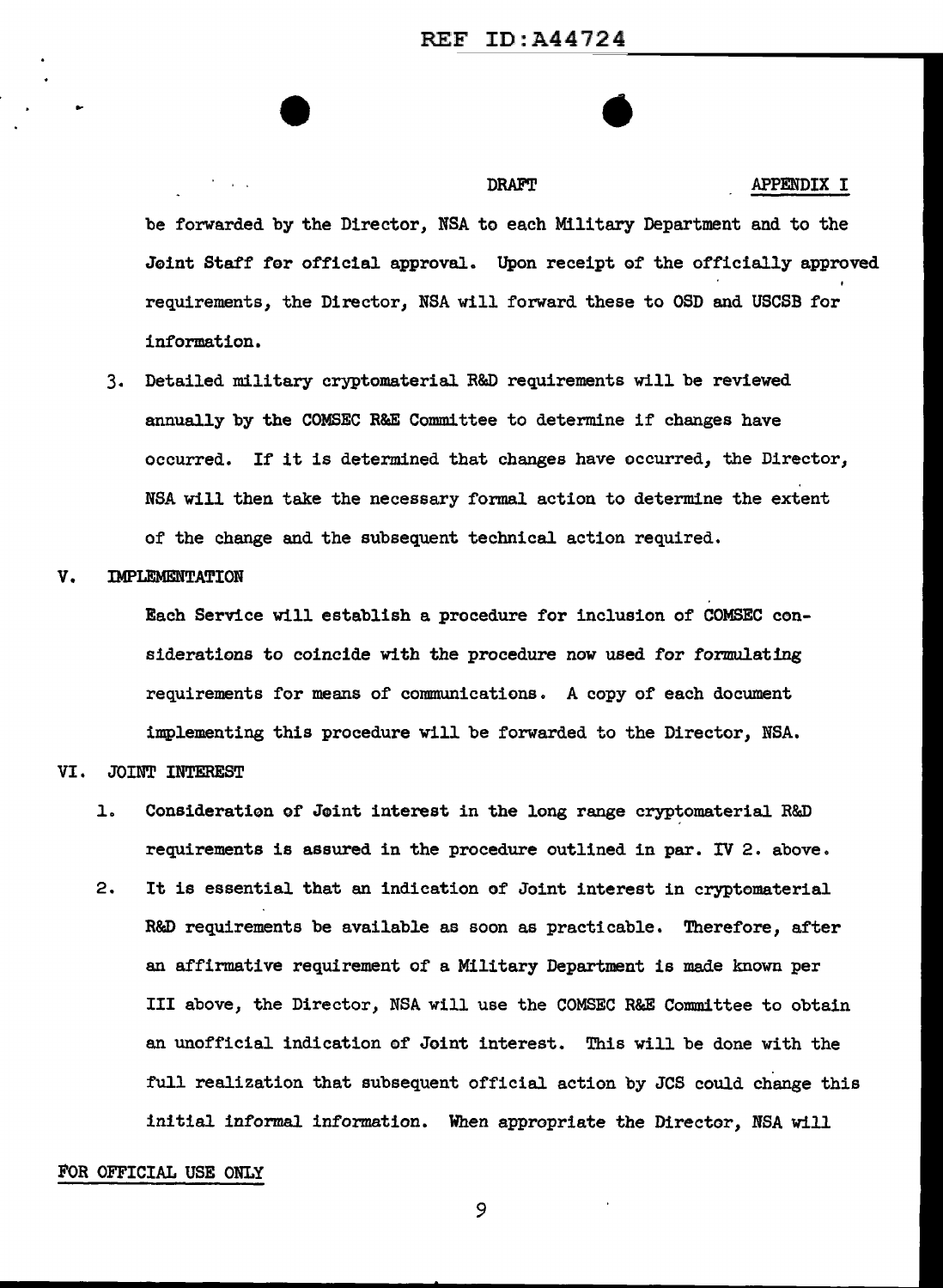DRAFT APPENDIX I

cerrespond officially with the JCS, as provided by reference (a), to ascertain the extent ef Joint interest.

### FOR OFFICIAL USE ONLY

•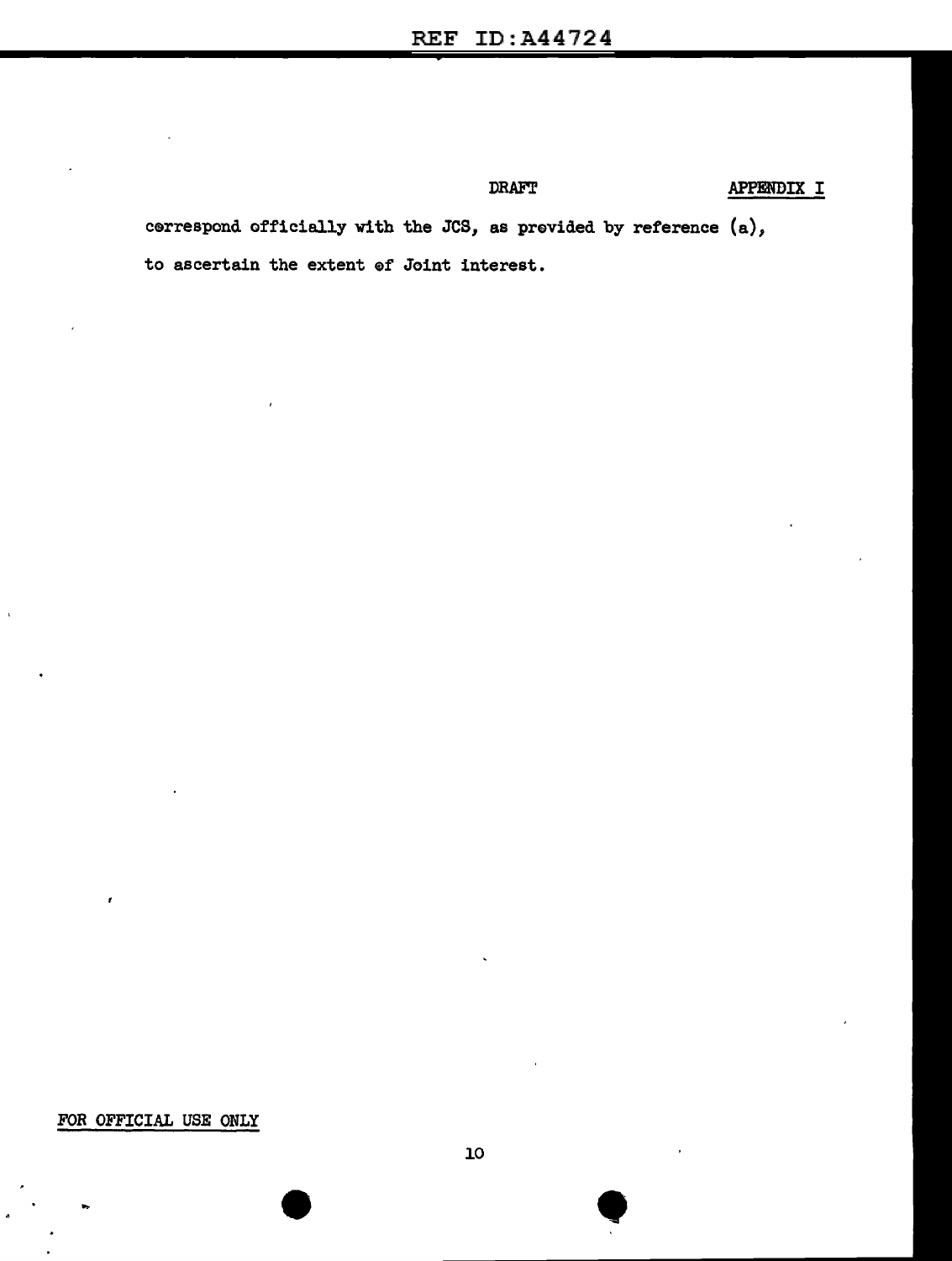•

#### DRAFT

#### APPENDIX II

#### COMSEC R&D PROGRAM FORMULATION AND BUDGET ESTIMATE PRESENTATION

#### I. RESPONSIBILITIES

- 1. By reference (a}, the Director, NSA is required to formulate an integrated R&D program to ensure the continuing security of military telecommunications. By reference (b}, the Director, NSA must submit to the Secretary of Defense a consolidated DOD COMSEC RDT&E budget together with his recommendations pertaining thereto. The Military Departments on the other hand are responsible for the preparation and justification of their proposed COMSEC R&D budgets, and for appropriate coordination of their COMSEC R&D programs with the Director, NSA.
- 2. While the Director, NSA is required to advise the Secretary of Defense concerning all phases of COMSEC R&D as these appear in the programs of the Military Departments, his primary responsibility will lie in the cryptosecurity R&D effort as delineated in reference (a}.

#### II. COORDINATION

1. A semi-annual technical assessment of the COMSEC R/D programs of NSA and the Military Departments will be submitted by the Director, NSA to the Director, Defense Research and Engineering. Primary emphasis in these assessments will be placed on current programs; however, future planning will be given consideration. In addition, to the semi-annual assessments, a consolidated COMSEC R/D program and budget estimate, with appropriate recommendations, will be submitted annually by the Director, NSA to the Director, Defense Research & Engineering. Primary emphasis en this will

FOR OFFICIAL USE ONLY.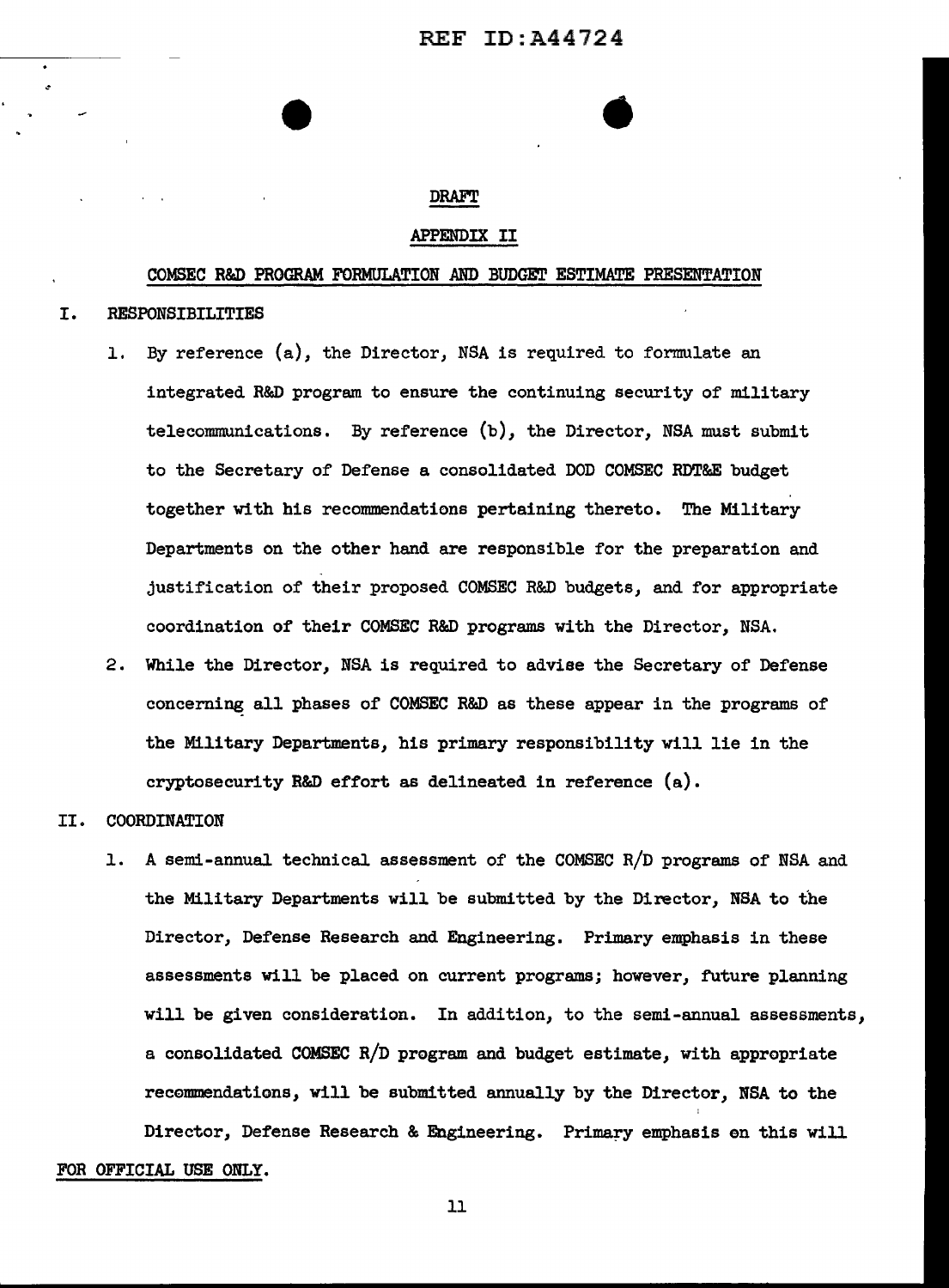| しゅぎょう アーバー・アール エンデン |  |                              | <b>DRAFT</b> |  |  |  |                                                                      | APPENDIX II |  |  |  |  |  |
|---------------------|--|------------------------------|--------------|--|--|--|----------------------------------------------------------------------|-------------|--|--|--|--|--|
|                     |  |                              |              |  |  |  | be on the program for the fiscal year following the one in which the |             |  |  |  |  |  |
|                     |  | submission was accomplished. |              |  |  |  |                                                                      |             |  |  |  |  |  |

- 2. To permit coordination of the COMSEC R&D programs and an understanding of their content, a propesed schedule of ceordination is outlined below. Specific times are referred te a current fiscal year C.
	- a. April, Fiscal year C NSA holds informal conferences with Military Department representatives to discuss progress on C-year programs and plans for  $(C/1)$  year programs. Primary emphasis will be placed on those programs which did not receive recent or sufficient discussion in the COMSEC R&E Committee.
	- b. May, fiscal year C NSA prepares assessment of the Defense-wide COMSEC R&B programs.
	- c. June, fiscal year C NSA forwards assessment of b. to DDR&E.
	- d. August, fiscal year (C,ll) Military Departments submit approved programs and budget estimates for fiscal year  $(C/2)$  to NSA.
	- e. September, fiscal year  $(C/1)$  NSA submits consolidated COMSEC R&D program/budget estimate, with appropriate recommendations, to DDR&E.
	- f. October, fiscal year  $(C/1)$  NSA holds informal conferences with representatives of Military Departments to discuss progress and plans on  $(C/1)$  year programs and proposals on  $(C/2)$  year programs. Emphasis is placed on programs which did not receive recent or sufficient discussion in the COMSEC R&E Committee.
	- g. November, fiscal year  $(C/1)$  NSA prepares assessment of the Defense-wide COMSEC R&D programs.

#### FOR OFFICIAL USE ONLY.

12

**•**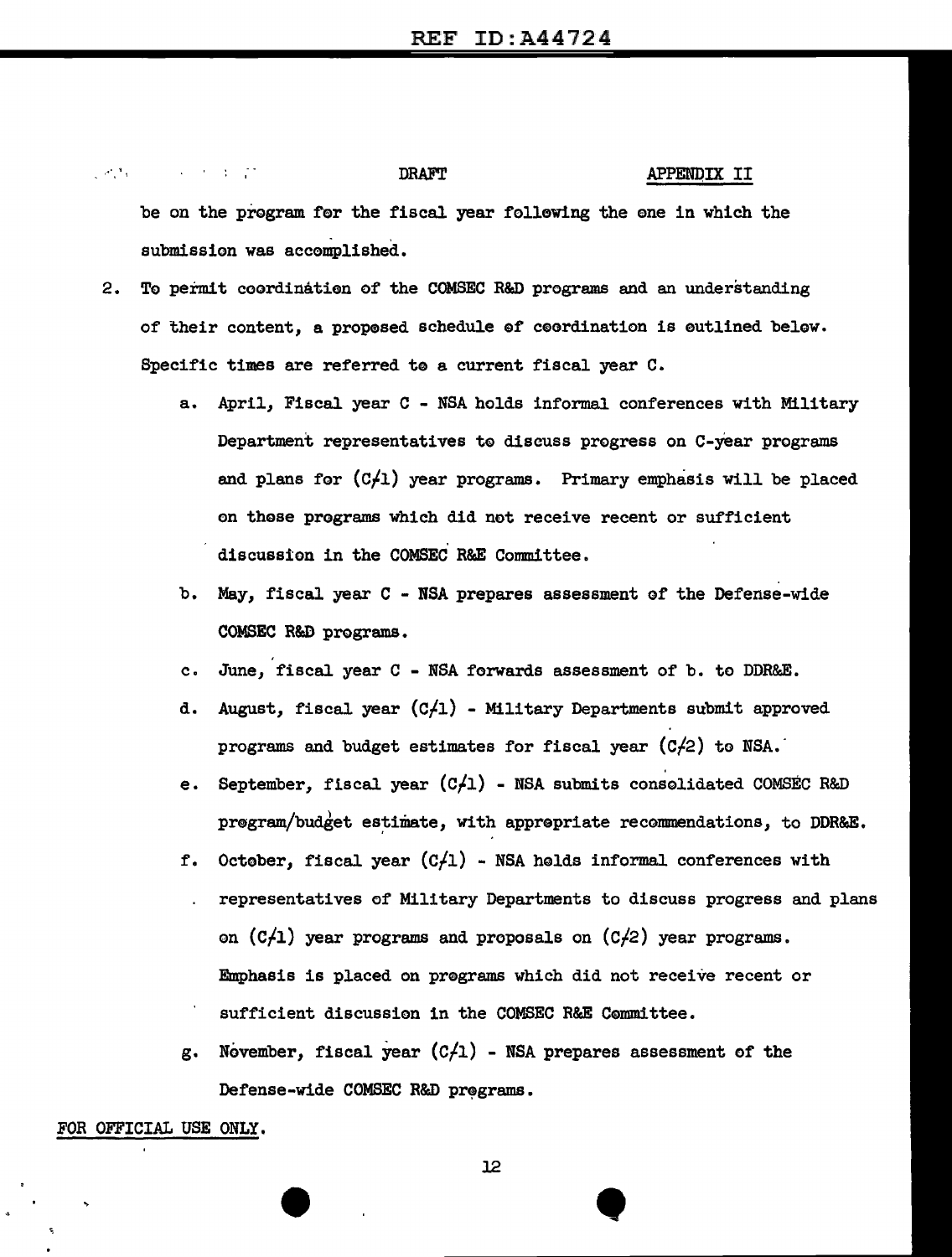$\overline{\phantom{a}}$ 

### DRAFT APPENDIX II

- h. December, fiscal year  $(C/1)$  NSA forwards assessment of g. to DDR&E.
- 3. In the field of cryptosecurity R&D, a program approved in the formulation stage is not necessarily one approved for implementation. A separate procedure is delineated in APPENDIX III for the pursuit of such programs.

 $\ddot{\phantom{0}}$ 

FOR OFFICIAL USE ONLY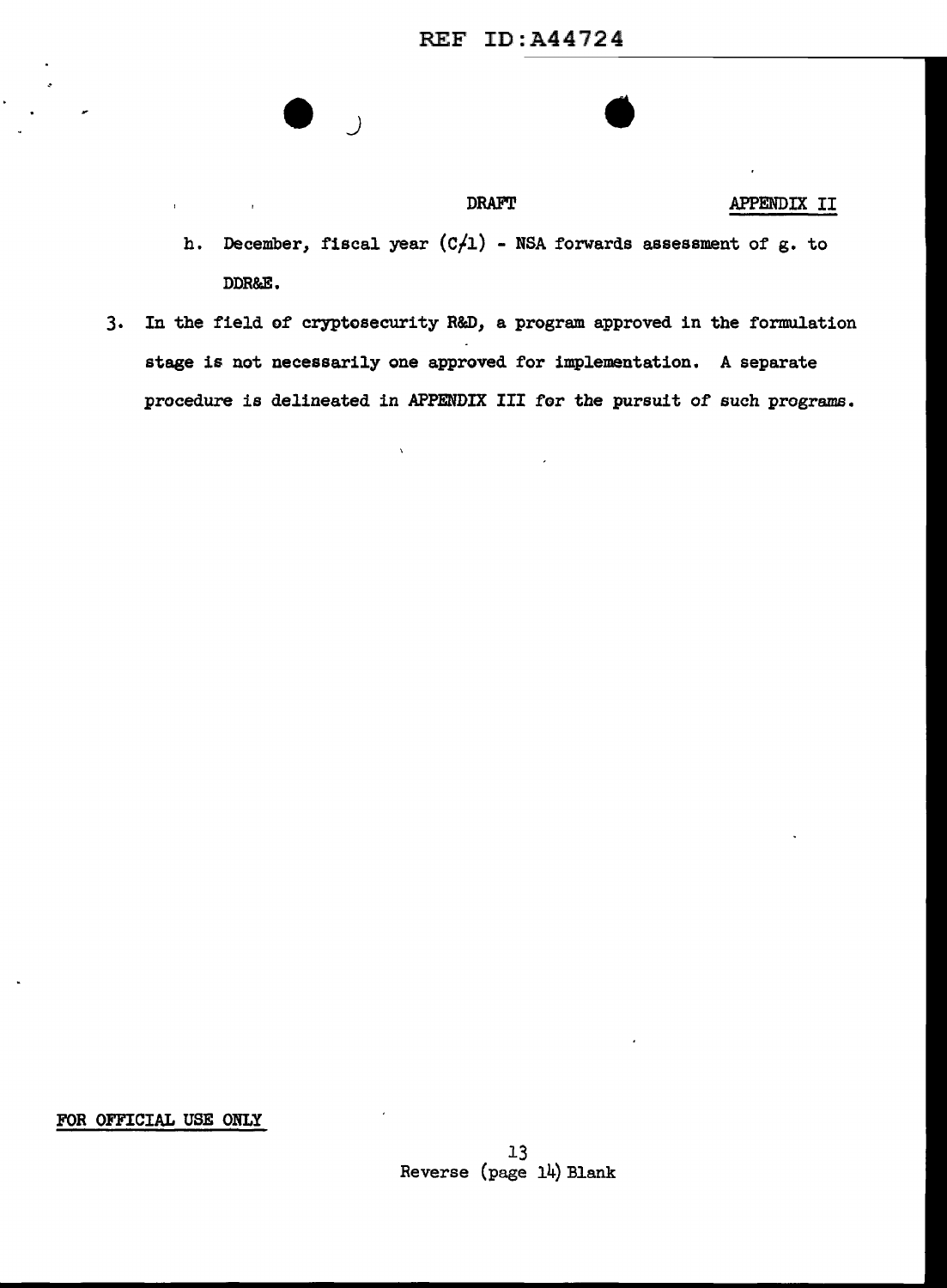REF ID:A44724

## **CONFIDENTIAL**

#### **CONFIDENTIAL**

A.

### DRAFT

#### APPENDIX III

IMPLEMENTATION, REVIEW AND CONTROL OF . COMSEC R&D PROGRAM

### I. POLICY

- l. One of the objectives of reference (a) is te improve the utilization of cryptologic research and development resources. In this connection the National Security Agency has been assigned the responsibility, under the supervision of DDR&E, for formulating an integrated cryptesecurity R&D program and coordinating that portion of the cryptosecurity R&D cenducted by the Military Departments. It is imperative, however, that participation by the various departments be established only under cenditiens which are consistent with the basic aim of centralized responsibility, viz., economical and effective use of resources.
- 2. A number ef different factors must be considered in arriving at a determination as to where a specific cryptographic R&D project should be conducted and these factors will vary from one project to another. Therefore, in order to assure the best utilization of available resources in every case, this determination should be made on an individual basis. In general, however, there are three circumstances in which decentralized development will usually be desirable.
	- a. In those cases where communications systems with integrated COMSEC features are required, there are practical advantages  $\overline{f}$ to be gained by having the developer of the basic communications systems design and engineer such features into the overall system.

15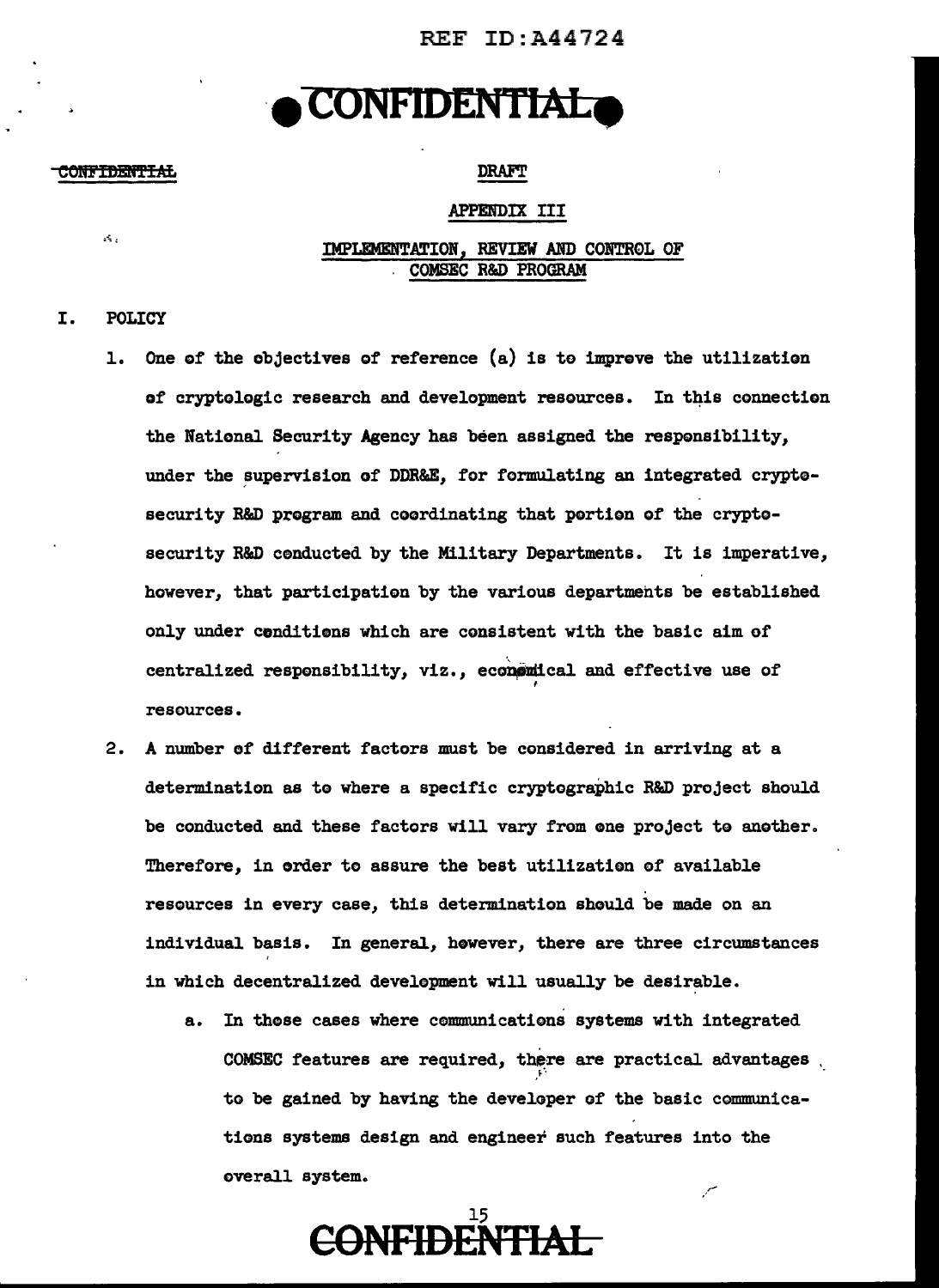#### <u>тария на европити</u>

### DRAFT APPENDIX III

- b. In those cases where an individual department or agency has a unique requirement for specialized cryptographic equipment, such a requirement may often be satisfied efficiently and economically if the development is undertaken by that organization, provided that the development is based on approved cryptoprinciples. (Centralized  $R/D$  facilities may be more effectively utilized for work on new principles and on meeting requirements of broader interest and application.)
- c. In these cases where secure communication systems must include components which are not basically cryptographic in nature, but which are necessary to facilitate the cryptographic process, the development of these components can often be most efficiently done by the developer of the communications system.
- 3. On the other hand, there is no authority and there appears to be no advantage to decentralizing the responsibility for determining the security of cryptoprinciples and the security provided by specific ' applications thereof. The assignment of responsibility and the guide lines for the conduct of crypto-equipment development herein outlined are based on these general concepts.

#### II. NON-CRYPro COMSEC R&D

- 1. Non-Crypto COMSEC B&D is exemplified as follows:
	- a. Physical Security Destruction or cryptozeroizing devices; enclosures, such as safes, primarily or specifically for protection of cryptematerial.

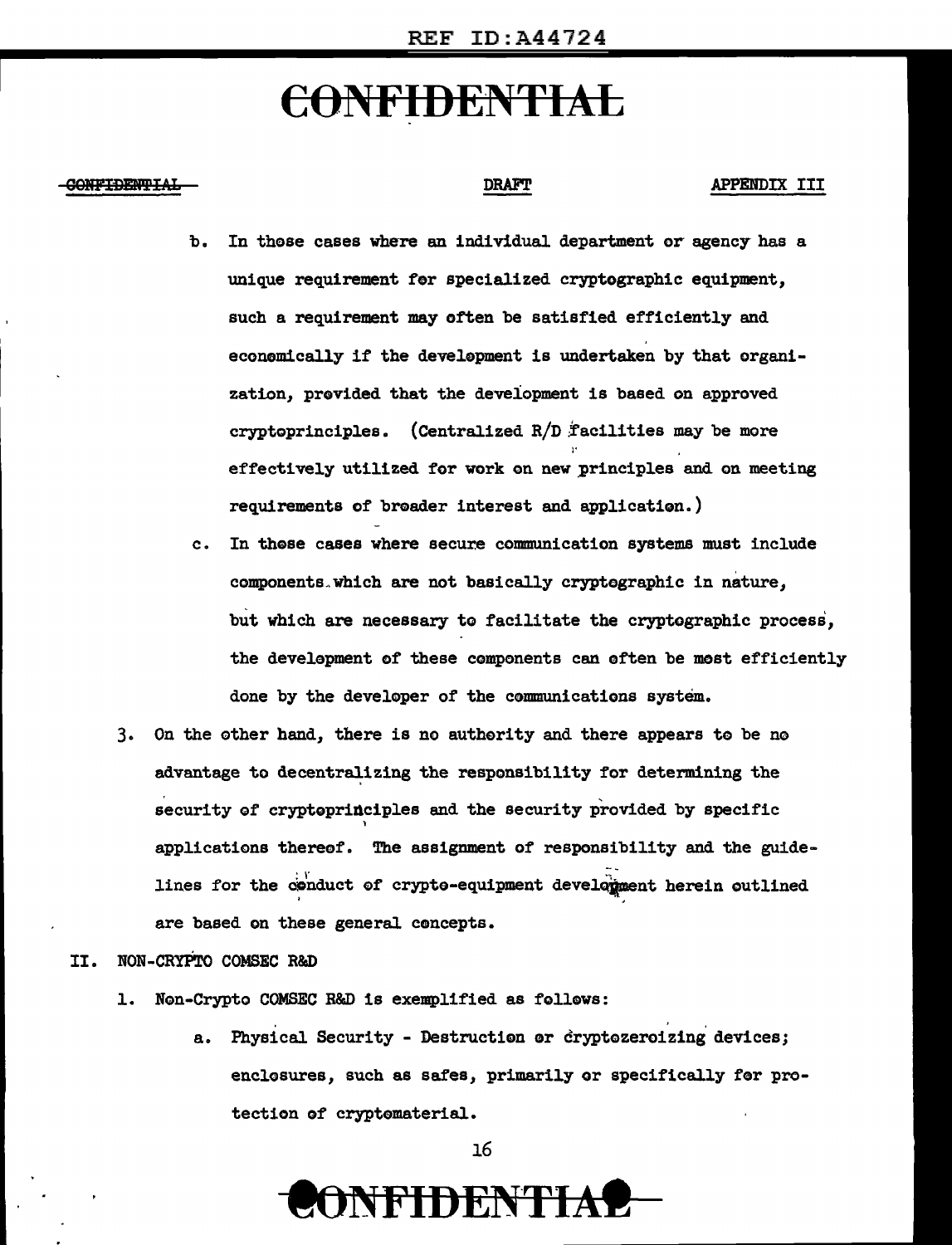## **e CONFIDENTIALe**

#### **CONFIDENTIAL**

#### DRAFT APPENDIX III

- b. Transmission Security Secure cable; spurious radiation detection and elimination; communications means, the primary purpose of which is to minimize or avoid interception.
- c. Crypto-ancillary equipment.
- 2. When development planning has begun, subsequent to requirement approval within the Military Department, the National Security Agency will be included as an Interested Agency in all such documentation. Three copies of final documents in this connection will be forwarded to the Director, NSA. When such R&D is part of a larger program, every attempt will be made to identify the COMSEC aspects 0f the program. Documentation forwarded to NSA will identify, as far as possible, the relationship to requirements documentation, estimated costs and whether this is part of a previously submitted program.
- 3. In some instances, a lew detectability, anti-jamming, or "anti-control" characteristic is required in a communications system. In arder te obtain this characteristic, techniques are utilized which, in order to be successful, depend on a resistance to analytical reconstruction. Where such techniques, namely sequential coding techniques, are utilized, it will be considered in the national interest for the developing agency to consult NSA, in the early development stages, to obtain assistance in determining the susceptibility of the system te analysis.
- 4. Initial program documents will be brought up for discussion at an appropriate meeting of the COMSEC R&E Committee to permit the members to be aware of current activities.

17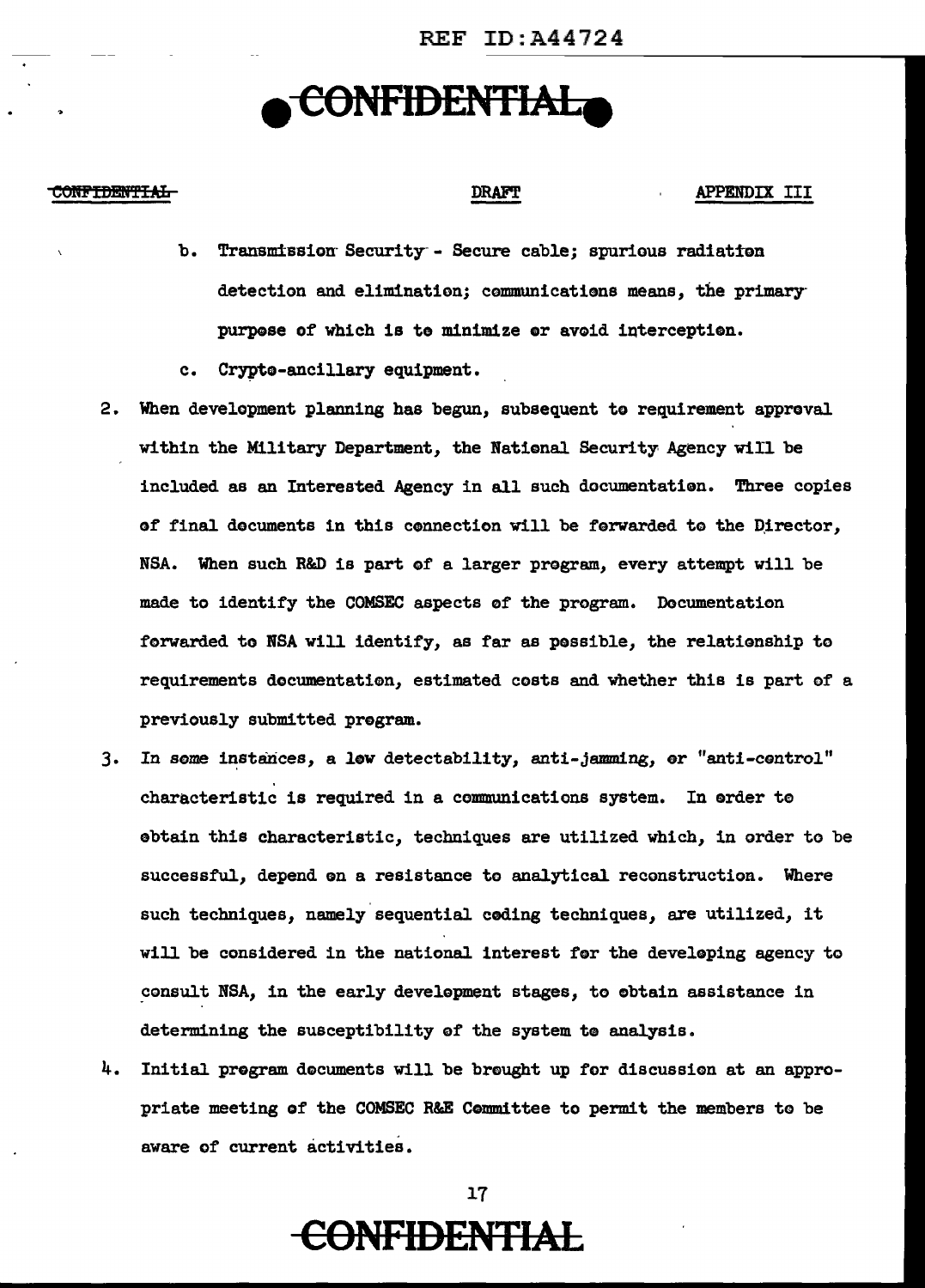### **CONFIDENTIAL CONFIDENTIAL**

- 5. In the conduct of such R&D by the Military Departments the Director, NSA wi11 be provided with the following documentation, in three' copies:
	- a. Contractor progress and special reports as required by the contract.
	- b. Annual project and/or change-in-status report required by current Military Department R&D procedures.
	- c. Special test reports produced by the Service organization directly responsible for this R&D.
- 6. The National Security Agency, in its conduct of such R&D will make reports available to the Services as is now provided for or as may be agreed in the COMSEC R&D Committee.
- III. CRYPTOSECURITY R&D
	- 1. When development planning has begun, subsequent to requirement approval within the Military Department, the National Security Agency will be included as a coordinating Agency. Cryptosecurity R&D will be coordinated with the Director, NSA prior to implementation. Such coordination may occur concurrently with development planning within the Military Department.
	- 2. If a Military Department desires NSA cooperation in the preliminary planning phase of a communications system development, such a request should be made to the Director, NSA outlining the type of NSA participation required. That Agency will provide any assistance within its capabilities •
	- 3. When a Military Department proposes to conduct cryptosecurity R&D, the



# NFIDENTIA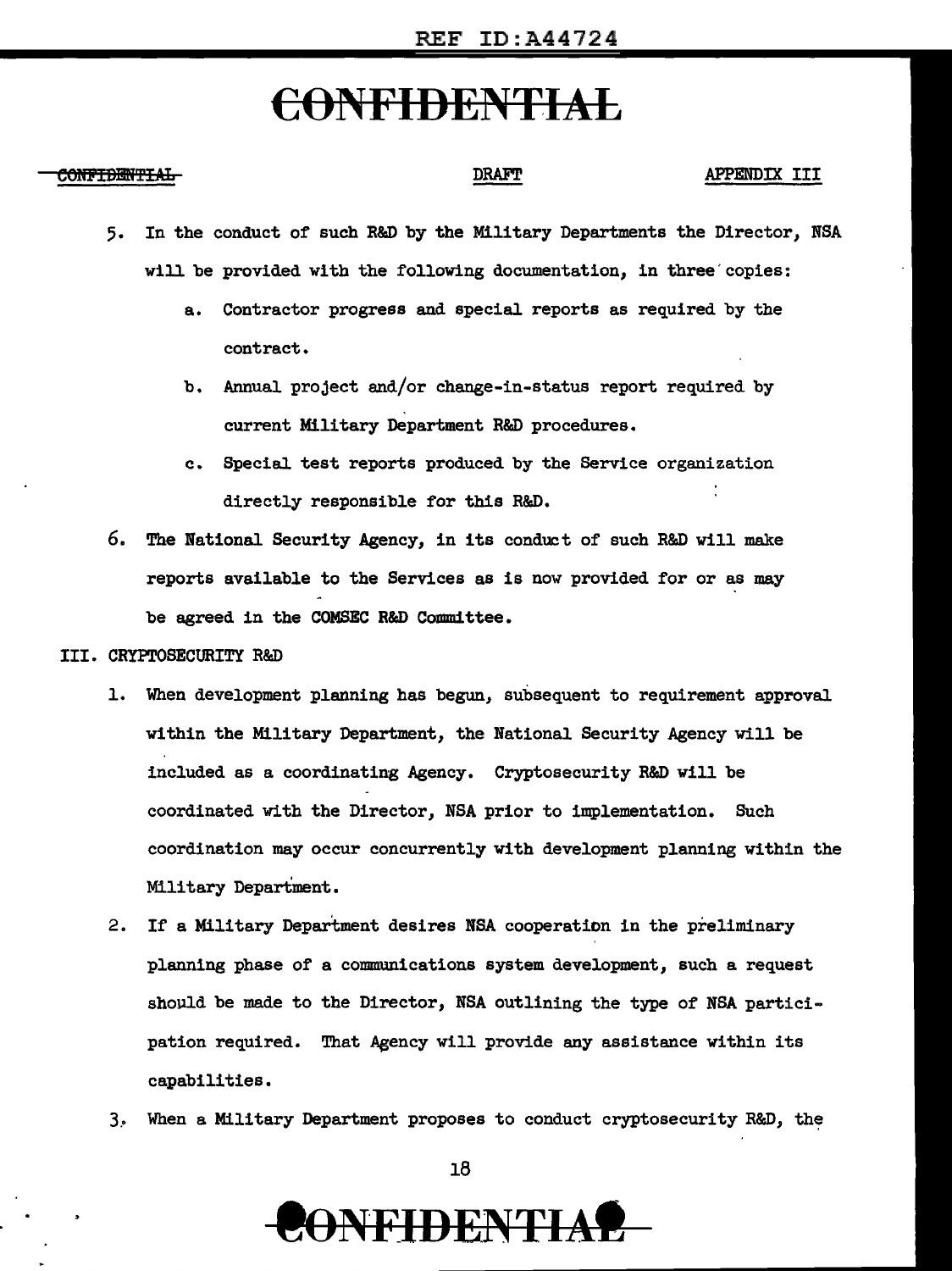## .. **e CONFIDENTIAL •**

### OONFIDENTIAL DRAFT DRAFT APPENDIX III

following procedures will be followed:

- a. A formal request will be made to the Director, NSA to provide a cryptoprinciple (or, alternatively, to approve a proposed cryptoprinciple) for use in conjunction with the planned communications system. A separate request for provision or approval of a cryptoprinciple will be required for each separate equipment or system development and/or application envisioned.
- b. To permit proper evaluation, each request must be accompanied by three copies of a description and development plan for the proposed secure communications system. Preferably this information should be supplied on a Form DD-613 completed in accordance with the latest issue of the DOD R/D Project Card Manual. In preparing this document the relationship of the proposed R&D to previously expressed requirements, to earlier program documents and to the program of which it is a part should be identified to the greatest practicable extent. In addition to the development plan, and if not included as part of this plan, specific information relative to the security requirement should be provided as it becomes available and should include those items listed in Appendix I, Section III, pars. 2 and 3.
- 4. Upon receipt of the above information, the Director, NSA will make a preliminary evaluation of the cryptographic aspects involved and indicate his concurrence in the development proposal or provide alternative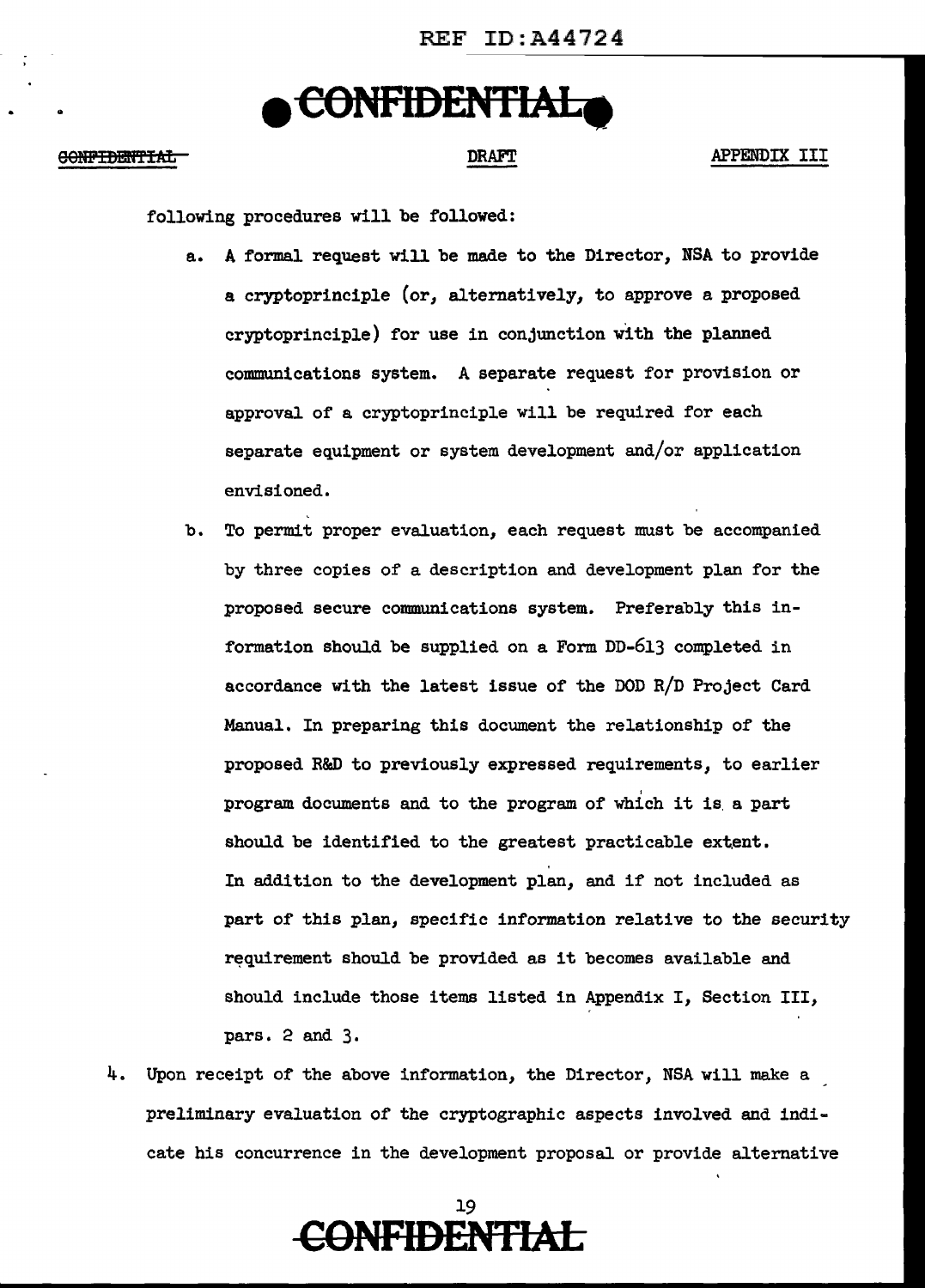#### CONFIDENTIAL

#### DRAFT APPENDIX III

recommendations to the interested Military Department. In so doing, he will take the following factors into consideration:

- a. Whether the cryptoprinciple involved is to be integrated into a communications equipment or system already under development cognizance of that Military Department.
- b. The extent of possible or expressed Joint interest and method for insuring full coordination.
- c. Related developments.
- d. State of the cryptographic art.
- 5. If it is mutually agreed that the cryptodevelopment proposed for conduct by a Military Department is in the best interests of national security, then the Director, NSA will:
	- a. Provide a cryptoprinciple to the developing agency in one of the following forms, as appropriate:
		- (1) Logical design and block diagram of an appropriate crypto-unit.
		- (2) Schematic drawings of the crypto-unit.
		- (3) Operating model of the crypto-unit in early developmental form.
	- b. Alternatively, evaluate any proposed cryptoprinciple submitted to him. If found satisfactory for its intended application, he will approve its continued development. If found unsatisfactory, he will so advise and endeavor to provide a suitable substitute.
- 6. At the time of provision of a cryptoprinciple or tentative approval of a proposed cryptoprinciple, the Director, NSA, will specify minimum <sup>~</sup>

20 **NFIDENTIA**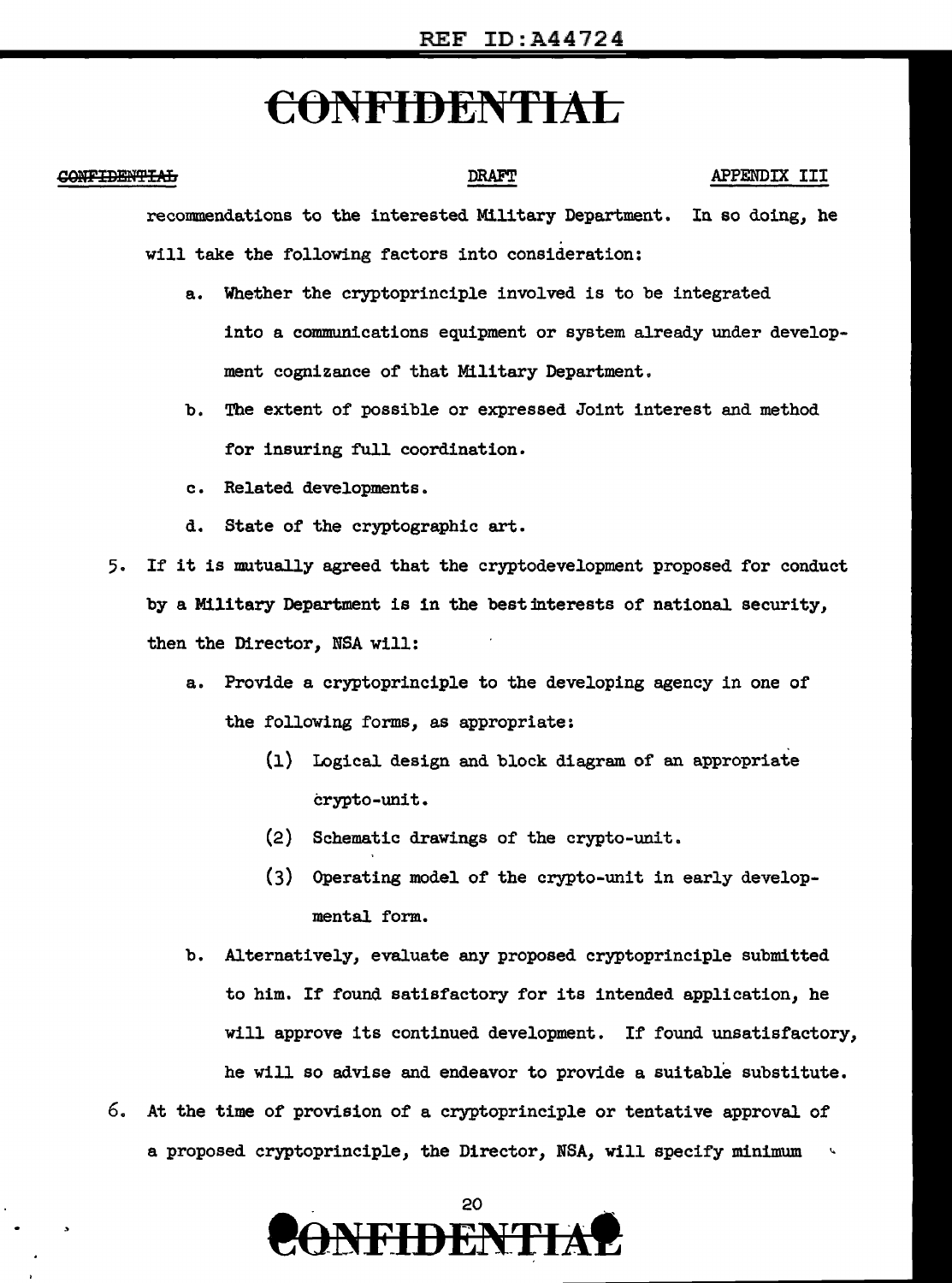REF ID:A44724

## **e C0NFIDENTIALe**

#### CONFIDENTIAL GOVERNMENT RELATIONSHIP DRAFT APPENDIX III

..

physical security requirements and any other special requirements applicable to the particular project. In the usual case, he will assign an NBA representative to the project who will thereafter conduct all necessary working-level liaison and technical coordination with the developing agency.

- 7. Proposals by a Military Department for cryptosecurity R&D will be presented to the COMSEC R&E Committee. An informal expression of / opinion regarding the extent of interest of other Services can thus be obtained and the groundwork laid for formal determination of Joint interest.
- 8. In the subsequent conduct of this R&D by a Military Department the responsibilities assumed by that Military Department for the various aspects of the program are delineated below:
	- a. Coordination with NSA of specifications for the crypto-unit of a hardware development.
	- b. Coordination with NSA of Security Requirements Check List, DD Form 254, prior to bid solicitation in contractual proceedings.
	- c. Continued technical liaison at project engineer level.
	- d. Meeting Joint requirements to the mutual satisfaction of the Military Department conducting the development, other interested Services and NBA.
	- e. Provision of reports, in three copies as follows:
		- (1) Bi-monthly activities report from the developing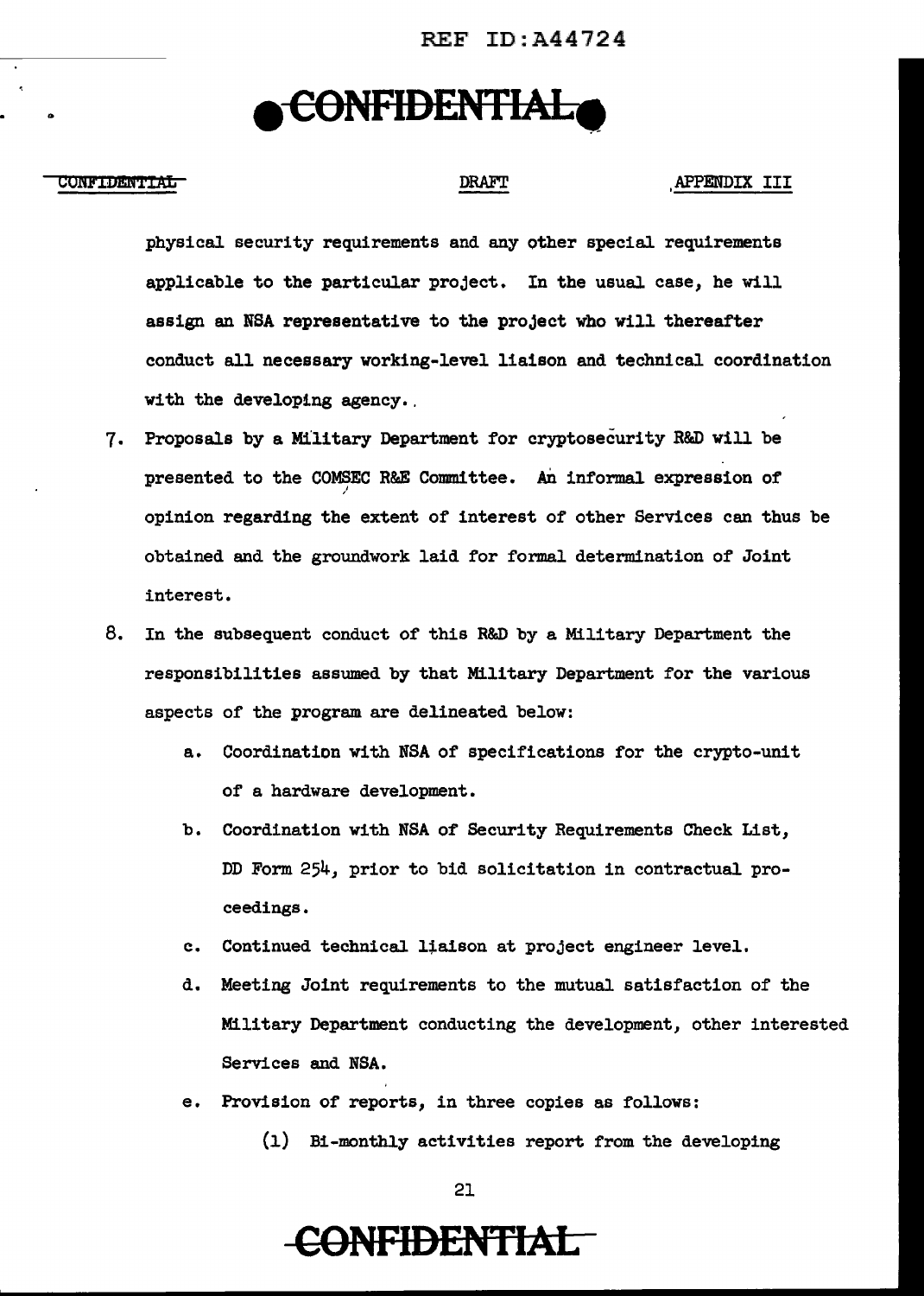## t:ONFIDEN1'1Ab

#### CONFIDENTIAL

-·

### **DRAFT**

#### APPENDIX III

Agency directly responsible for the project.

- (2) Contractor progress and special reports as required by the contract, within 30 days after receipt by the Contracting Agency.
- $(3)$  Change-in-status, quarterly management and annual project report required by current Military Department R/D procedures.
- (4) Special test reports produced by the developing agency.
- f. Notification to NSA of any logic design changes required of the crypto~unit or design changes of the system which will affect the internal design of the crypto-unit.
- g. Performance of tests required by NSA for security evaluation of the cryptosystem.
- h. Preparation of maintenance and operating instructions based on mutual agreement between NSA and the Military Department.
- i. Preparation of all drawings and furnishing NSA with at least one complete set.
- j. Training of all personnel of the Military Department conducting the development and cadre personnel of interested organizations. Training of personnel, beyond cadre, of other interested organizations will be based on mutual agreement with the Military Department conducting the development.
- k. Procurement of all models of equipment for test including those required by NSA and other interested Services and Agencies.

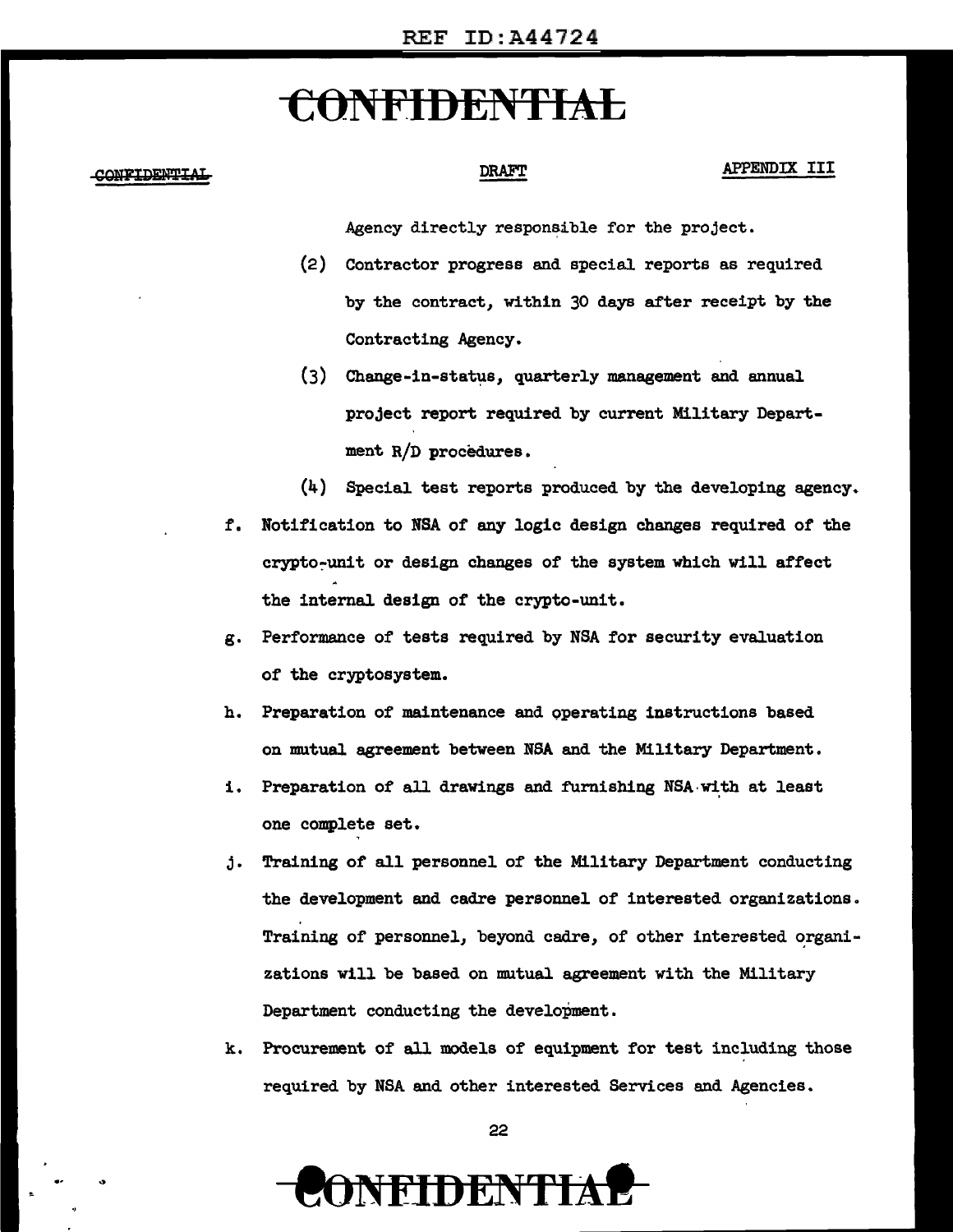REF ID:A44724

## **e CONFIDENTIAL •**

### CONFIDENTIAL

..

### DRAFT APPENDIX III

Suitable financial arrangements will be made between the Military Department accomplishing the procurement and other interested Services and Agencies.

- 9. The responsibilities of NSA in connection with Cryptosecurity R&D conducted by the Military Departments are as follows:
	- a. Responsibility for COMSEC aspects throughout the program.
	- b. Technical assistance within the limits of available manpower.
	- c. Provision of final evaluation of paper design of cryptoprinciple no more than six months after initiation of the project.
	- d. Provision of specifications for and/or performance of tests required in .connection with COMSEC evaluation of the hardware.
	- e. Provision of nomenclature.
	- f. Timely preparation of maintenance and operating instructions by.NBA-Military Department agreement and timely provision of cryptokeying materials.
	- g. Maintenance of an office of record for drawings, specifications and design changes for all crypto-equipment.
- 10. In the event the Director, NSA is of the opinion that the cryptosecurity R&D proposed for conduct by a Military Department is considered to be unnecessary or undesirable, then the Director, NSA will make his opinion known to the originating Military Department with a copy of the corres· pondence forwarded to the Director, Defense Research and Engineering. The Military Department in order to initiate the program, will be required

23